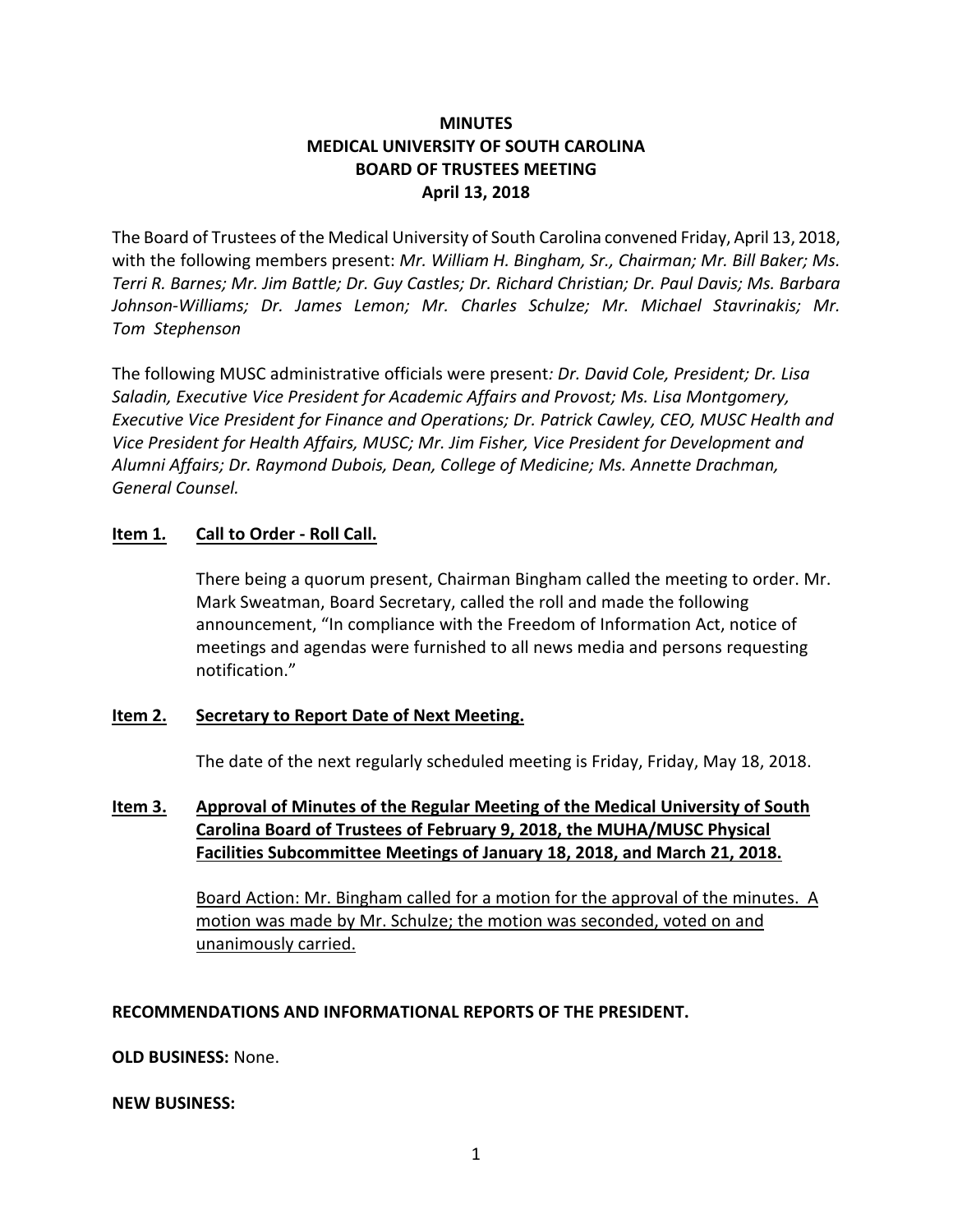### **Item 4. General Informational Report of the President**.

Statement: Dr. Cole called on Dr. Lisa Saladin who introduced Dr. David Garr, Executive Director of South Carolina Area Health Education Consortium (AHEC) and Associate Dean for Community Medicine. Dr. Garr also introduced his copresenters, Linda Lacey, Director of SC AHEC and Jennifer Bailey, Associate Program Director for AHEC Education and Evaluation. Their presentation was entitled "SC AHEC Promoting Primary Care." Dr. Garr gave an overview of the various AHEC programs. He discussed AHEC's "Quadruple Aim" which is improving the quality of care to individuals; improving the health of populations; reducing the per capita cost of health care and improving the work life of providers and staff to avoid burnout. Dr. Garr reviewed the patient and provider trends in South Carolina and discussed the primary care shortages in rural communities. Jennifer Bailey and Linda Lacey discussed the SC AHEC Scholars program which is a two-year program that includes a cohort of approximately 60 students from MUSC and USC. An overview of the program's curriculum and the target student populations was discussed. Preference is given to state residents and those with a rural background. The presentation concluded with information regarding the various AHEC Scholars activities including the Institute of Primary Care Conference; Inter-professional Team Care Conference; and simulation activities. Dr. Cole thanked Dr. Garr and his team for their informative presentation and stated that this concluded his report.

Recommendation of Administration: That this report be received as information.

Board Action: Received as information.

#### **Item 5. Other Business.**

None.

# **RESEARCH AND INSTITUTIONAL ADVANCEMENT COMMITTEE. CHAIRMAN: MR. BILL BAKER** *(Detailed committee minutes are attached.)*

# **OLD BUSINESS:** None.

# **NEW BUSINESS:**

# **Item 6. General Report of the Vice President for Development.**

Statement: Mr. Baker stated Mr. Jim Fisher provided a report to committee and this was received as information.

Recommendation of Administration: That this be received as information.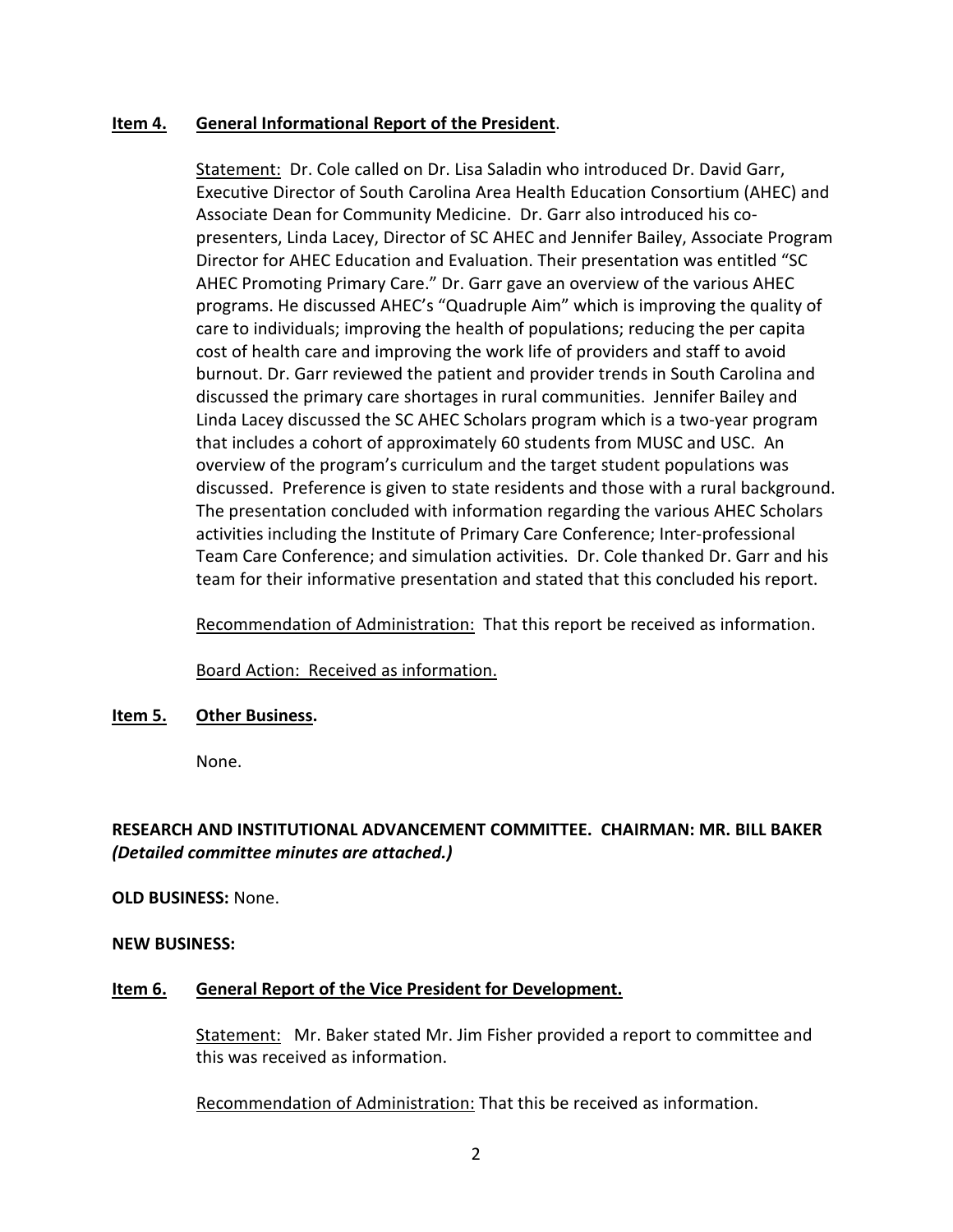Recommendation of Committee: That this be received as information.

Board Action: Received as information.

# **Item 7. General Report of the Vice President for Research.**

Statement: Mr. Baker stated that Dr. Brady provided a report to committee and this was received as information.

Recommendation of Administration: That this report be received as information.

Recommendation of Committee: That this report be received as information.

Board Action: Received as information.

# **Item 8. General Report of the Chief Executive Officer of the MUSC Foundation**.

Statement: Mr. Baker stated that Mr. Tom Anderson provided a report to committee and this was received as information.

Recommendation of Administration: That this report be received as information.

Recommendation of Committee: That this report be received as information.

Board Action: Received as information.

# **Item 9. Other Committee Business.**

None.

# **EDUCATION, FACULTY AND STUDENT AFFAIRS COMMITTEE. CHAIR: MRS. BARBARA JOHNSON-WILLIAMS.** *(Detailed Committee Minutes are attached)*

**OLD BUSINESS:** None.

# **NEW BUSINESS:**

# **Item 10. General Report of the Executive Vice President for Academic Affairs and Provost.**

Statement: Ms. Johnson-Williams stated that a general report was presented to committee by Dr. Lisa Saladin, Executive VP for Academic Affairs and Provost, and a student update was given by Caroline Hendricks, SGA President.

Recommendation of Administration: That these reports be received as information.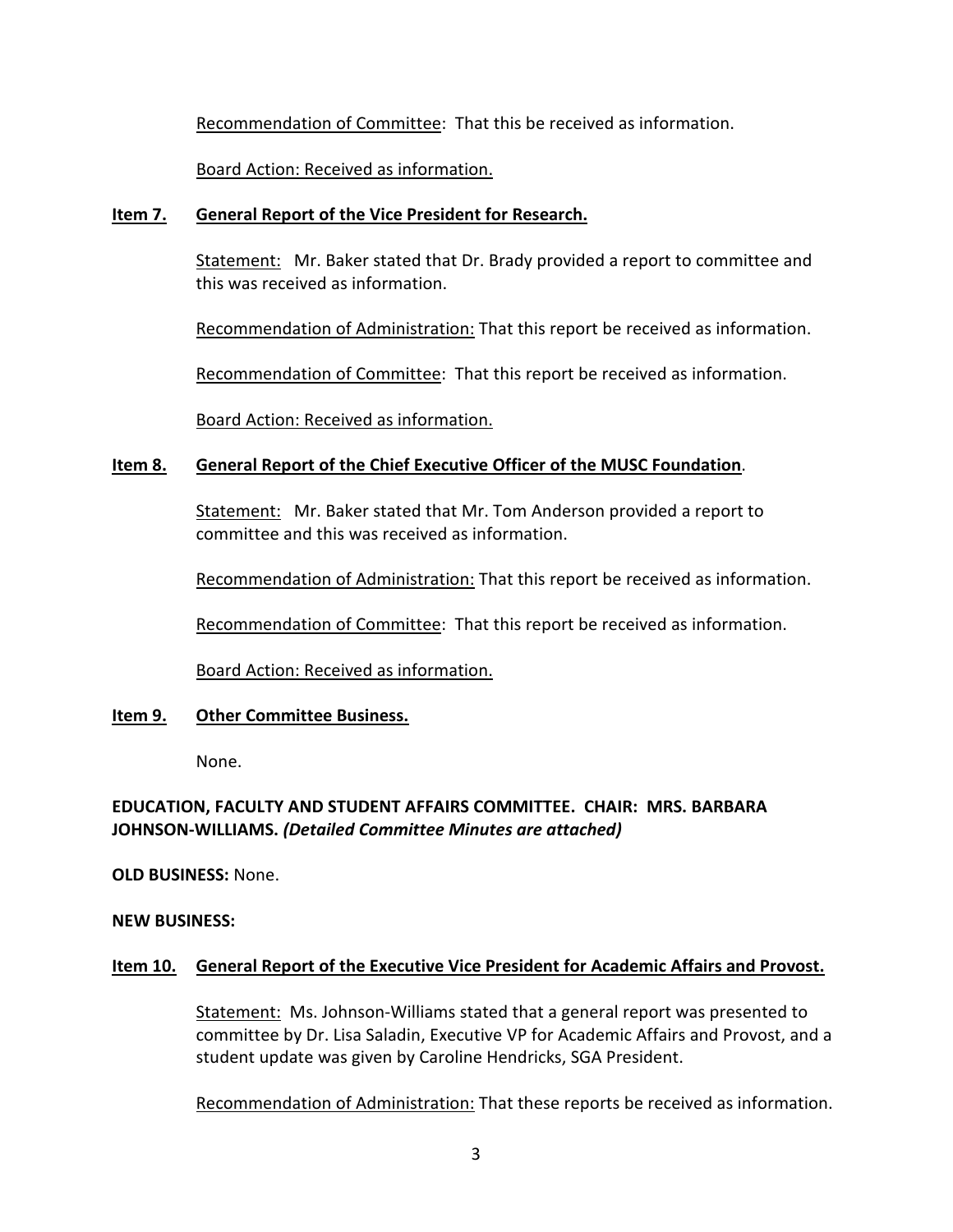Recommendation of Committee: That these reports be received as information.

Board Action: Received as information.

# **Item 11. Other Committee Business.**

None.

# **Item 12. Faculty Handbook Revisions (Consent).**

Statement: Administration presents for approval, revisions to the Faculty Handbook effective April 13, 2018. These changes have been approved by Provost's Council and Faculty Senate.

Recommendation of Administration: That these revisions to the Faculty Handbook be approved.

Recommendation of Committee: That these revisions to the Faculty Handbook be approved.

Board Action: Ms. Barbara Johnson-Williams made a motion to approve the revisions to the Faculty Handbook. The motion was seconded and unanimously voted to approve the revisions to the Faculty Handbook effective April 13, 2018.

# **Item 13. Appointment of Dean, College of Health Professions (Consent).**

Statement: Administration presents for approval the appointment of Zoher Kapasi, PT, Ph.D., MBA, as Dean of the College of Health Professions, effective May 1, 2018.

Recommendation of Administration: That the appointment of Dr. Zoher Kapasi as Dean of the College of Health Professions be approved. Recommendation of Committee: That the appointment of Dr. Zoher Kapasi as Dean of the College of Health Professions be approved.

Board Action: A motion was made by Ms. Johnson-Williams, seconded and unanimously voted to approve the appointment of Dr. Zoher Kapasi as Dean of the College of Health Professions effective May 1, 2018.

# **Item 14. Appointment of Endowed Chair (Consent).**

**Statement:** Administration presents for approval the appointment of Chadrick Denlinger, M.D., to the Flora McLeod Edwards Distinguished Endowed chair in Cancer Research, effective February 9, 2018.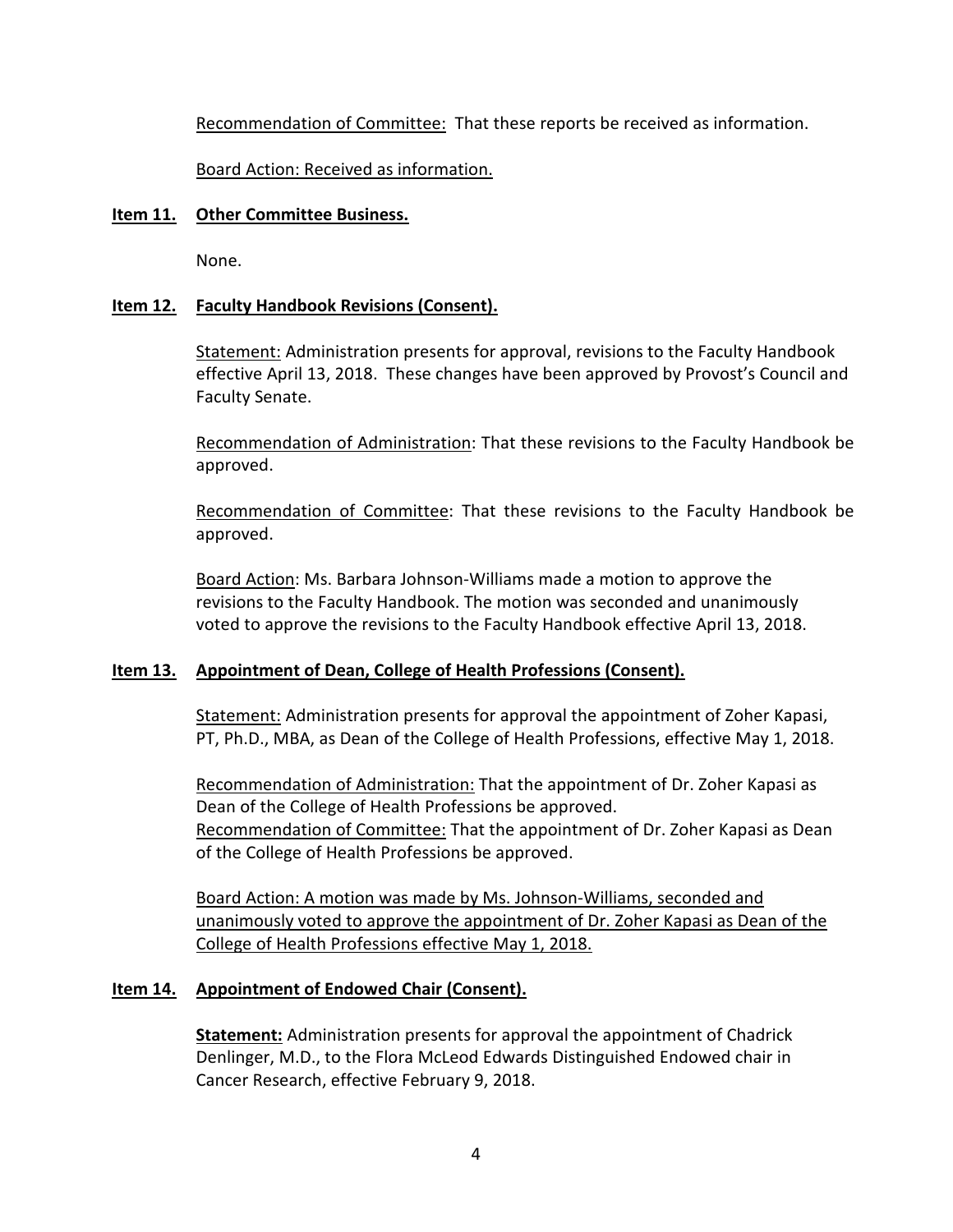Recommendation of Administration: That this endowed chair appointment be approved.

Recommendation of Committee: That this endowed chair appointment be approved.

Board Action: A motion was made by Ms. Johnson-Williams, seconded and unanimously voted to approve the appointment of Chadrick Denlinger, M.D., to the Flora McLeod Edwards Distinguished Endowed chair in Cancer Research, effective February 9, 2018.

# **Item 15. Dean Emeritus (Consent).**

Statement: Administration presents for approval the appointment of James S. Zoller, MHA, Ph.D., as Dean Emeritus, in the College of Health Professions, effective, July 1, 2018.

Recommendation of Administration: That the appointment of Dr. James S. Zoller as Dean Emeritus be approved.

Recommendation of Committee: That the appointment of Dr. James S. Zoller as Dean Emeritus be approved.

Board Action: A motion was made by Ms. Johnson-Williams, seconded and unanimously voted to approve the appointment of Dr. James S. Zoller as Dean Emeritus, effective July 1, 2018.

# **Item 16. Faculty Appointments (Consent).**

Statement: Administration presents for approval the following requests for faculty appointments:

# *College of Health Professions*

**Colleen Halon, PhD**, (Joint Appointment), Associate Professor, Department of Health Sciences and Research

**Zoher Kapasi, PT, Ph.D., MBA**, as Professor in the College of Health Professions, Department of Health Professions, Division of Physical Therapy, effective May 1, 2018. Dr. Kapasi will also serve as Dean of the College of Health Professions.

# *College of Medicine*

**Andrew D. Clark, M.D.,** as Clinical Associate Professor, in the Department of Obstetrics and Gynecology, Division of Benign Ob/Gyn, (MUSC-AnMed Health), with dual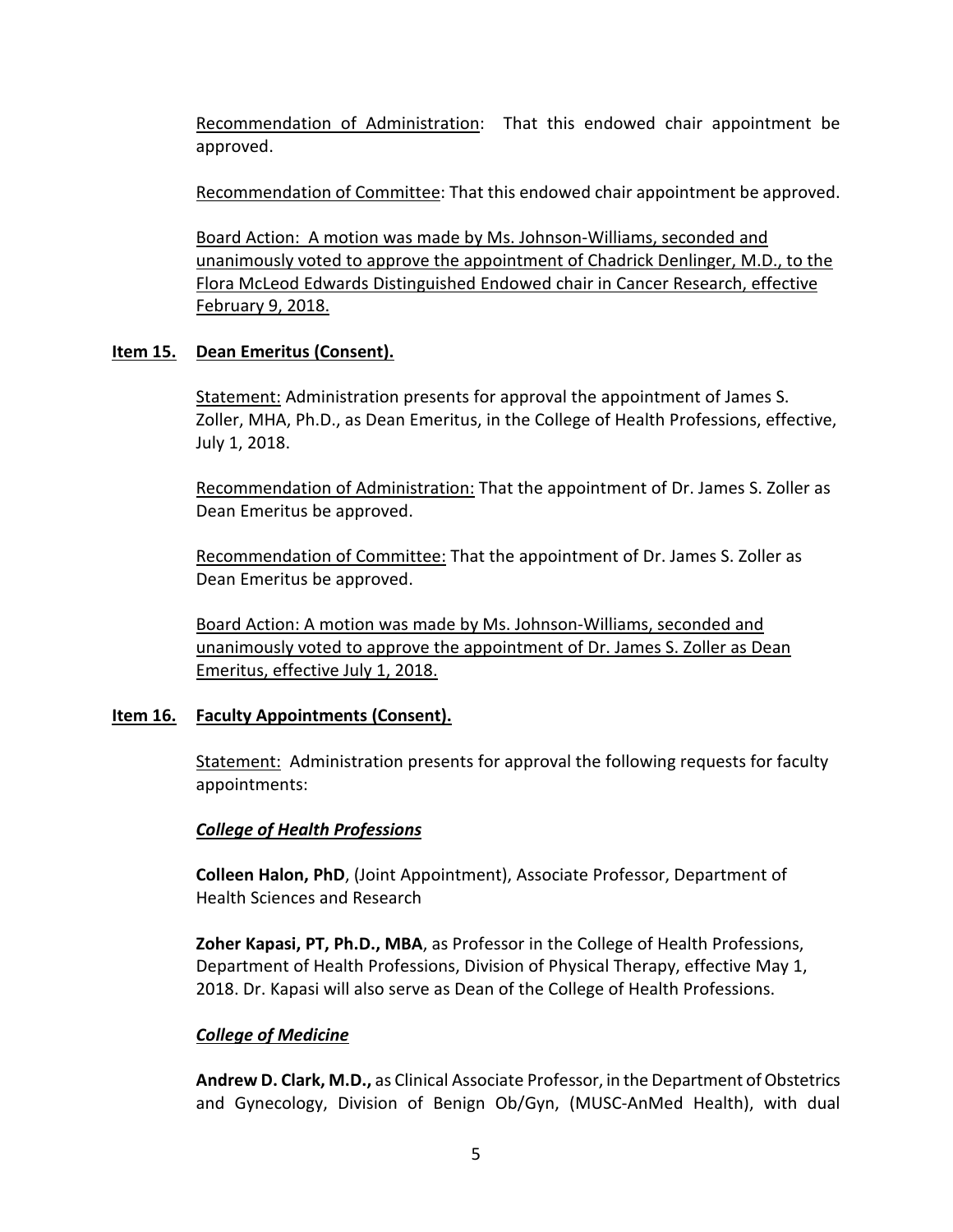appointment as MUSC AHEC Associate Professor, (Anderson/Obstetrics and Gynecology), retroactive to October 1, 2016. (Volunteer)

**David A. Griesemer, M.D.,** as Professor, on the Clinician Educator track, in the Department of Neurology, effective June 1, 2018.

**Eugene S. Hong, M.D.,** as Clinical Professor, in the Department of Family Medicine, effective March 1, 2018. Dr. Hong will serve as Chief Physician Executive of MUSC Physicians and MUSC Health.

**Lucian Lozonschi, M.D**., as Professor, on the Academic Clinician track, in the Department of Surgery, Division of Cardiothoracic Surgery, effective December 1, 2017.

**Robert D. Vorona, M.D**., as Professor, on the Clinician Educator track, in the Department of Medicine, Division of Pulmonary and Critical Care Medicine, with dual appointment as Professor, in the Department of Psychiatry and Behavioral Sciences, effective April 1, 2018. Dr. Vorona's primary appointment will rest in the Department of Medicine, Division of Pulmonary and Critical Care Medicine.

# *Academic Affairs Faculty*

**Tammy Loucks, MPH, DrPH,** as Associate Professor, tenure track, in the Academic Affairs Faculty, effective April 16, 2018.

Recommendation of Administration: That these faculty appointments be approved.

Recommendation of Committee: That these faculty appointments be approved.

Board Action: A motion for approval was made by Ms. Johnson-Williams, seconded and unanimously voted to approve the faculty appointments.

# **Item 17. Professor Emerita (Consent).**

Statement: Administration presents for approval the appointment of Barbara J. Edlund, Ph.D., APRN, ANP, as Professor Emerita, effective, June 30, 2018.

Recommendation of Administration: That this Professor Emerita appointment be approved.

Recommendation of Committee: That this Professor Emerita appointment be approved.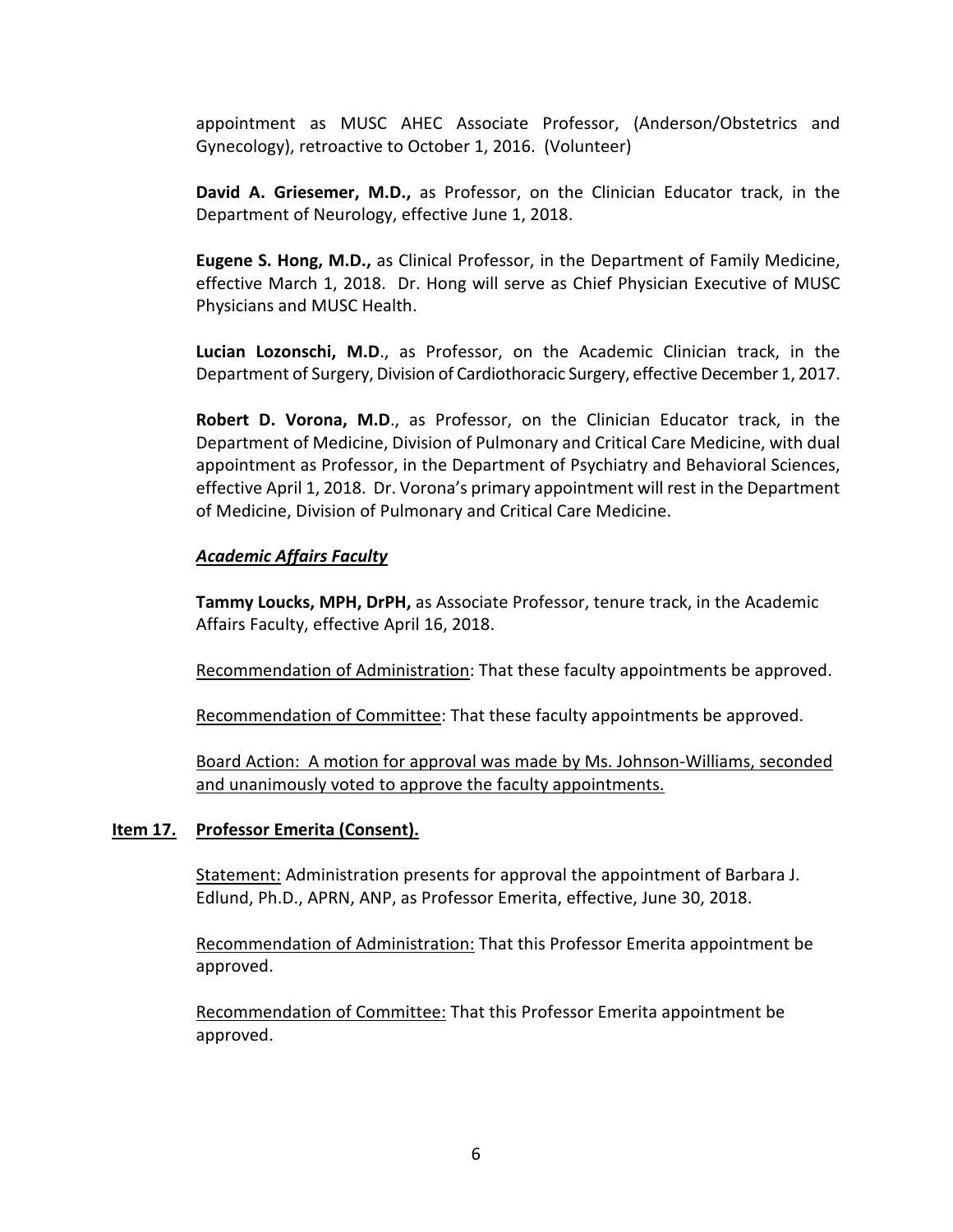Board Action: A motion was made by Ms. Johnson-Williams, seconded and unanimously voted to approve the appointment of Dr. Barbara Edlund as Professor Emerita, effective June 30, 2018.

# **Item 18. Associate Professor Emerita.**

Statement: Administration presents for approval the appointments of Margaret P, Schachte, MBA, BA, and Deborah C. Williamson, DHA, RN, as Associate Professor Emerita, effective, June 30, 2018.

Recommendation of Administration: That these Associate Professor Emerita appointments be approved.

Recommendation of Committee: That these Associate Professor Emerita appointments be approved.

Board Action: A motion was made by Ms. Johnson-Williams, seconded and unanimously voted to approve the appointments of Margaret P. Schachte and Deborah C. Williamson as Associate Professor Emerita, effective June 30, 2018.

# **Item 19. Promotions.**

Statement: Administration presents for approval the following faculty promotions, effective July 1, 2018.

# *College of Dental Medicine*

# **From Assistant Professor to Associate Professor**

Andrew Jakymiw, PhD, Assistant Professor, Department of Oral Health Sciences, with joint appointment in the Department of Biochemistry and Molecular Biology Karen McPherson, DMD, Assistant Professor, Department of Oral Rehabilitation

# **From Associate Professor to Professor**

Amy Martin, DrPH, MSPH, Associate Professor, Department of Stomatology, with joint appointment in the Department of Public Health Sciences Michele Ravenel, DMD, MSCR, Associate Professor, Department of Stomatology Walter Renne, DMD, Associate Professor, Department of Oral Rehabilitation Timothy Tremont, DMD, MS, Associate Professor, Department of Orthodontics

# **From Clinical Assistant Professor to Clinical Associate Professor**

Allen Rasheed, DMD, MS, Clinical Assistant Professor, Department of Stomatology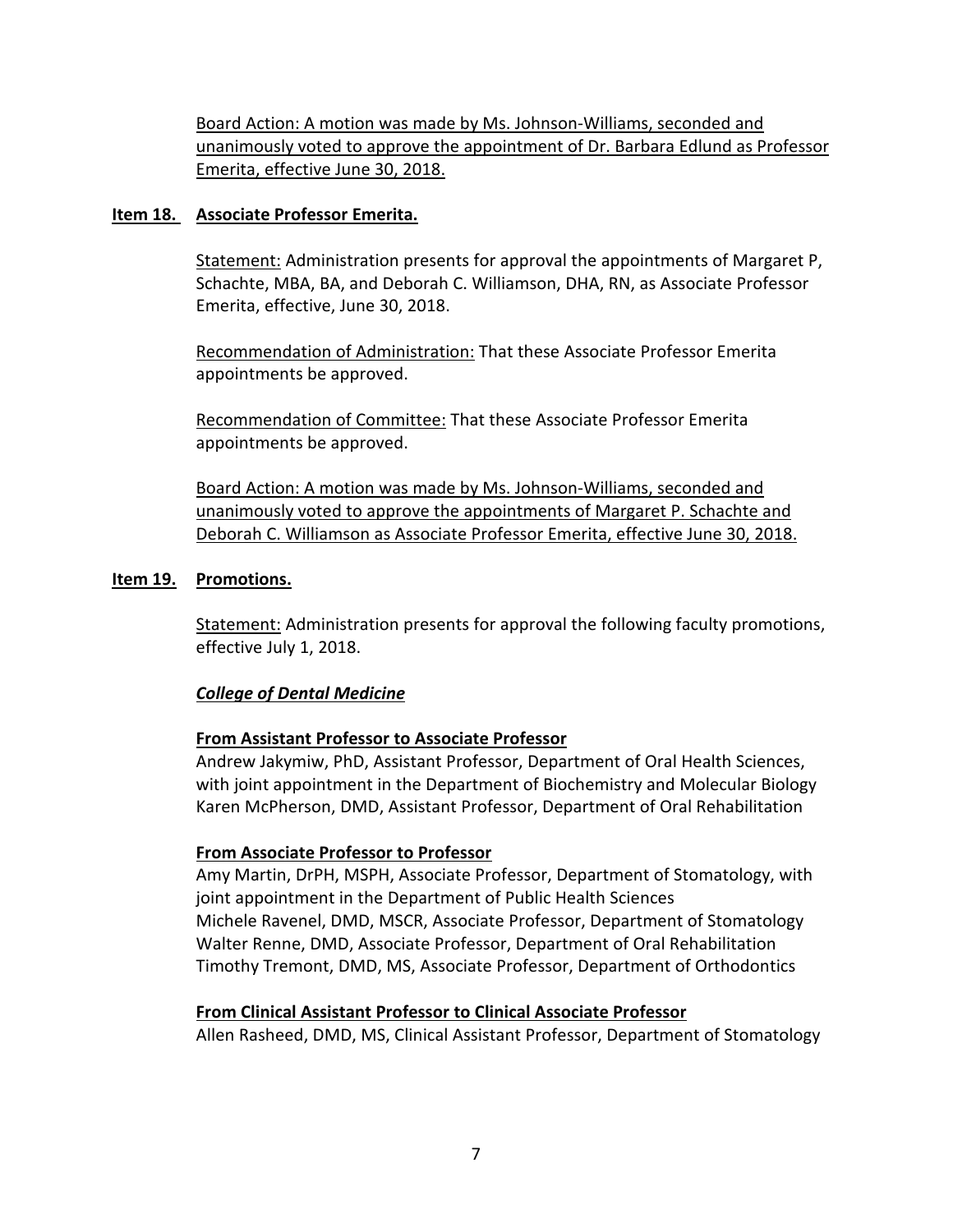# *College of Health Professions*

# **From Associate Professor to Professor, Academic Educator, Tenure Track (already tenured)**

Jami Jones, PhD, Department of Healthcare Leadership and Management

# **From Associate Professor to Professor, Academic Educator, Tenure Track**

Patricia Coker-Bolt, PhD, Department of Health Professions, Occupational Therapy Division

**From Associate Professor to Professor, Academic Educator, Non-Tenure Track** Debora Brown, PhD, Department of Health Professions, Physical Therapy Division

# **From Assistant Professor to Associate Professor, Academic Educator, Tenure Track**

Jillian Harvey, PhD, Department of Healthcare Leadership and Management

# **From Assistant Professor to Associate Professor, Academic Educator, Non-Tenure Track**

Cynthia Dodds, PhD, Department of Health Professions, Physical Therapy Division

# **From Instructor to Assistant Professor, Academic Educator, Non-Tenure Track**

Stephanie McGowan, DScPT, Department of Health Professions, Physical Therapy Division

# *College of Nursing*

# **From Assistant Professor to Associate Professor Educator/Clinician track**

Berry S. Anderson, Ph.D., RN, Department of Nursing, College of Nursing Catherine Durham, DNP, APRN, RNP-C, Department of Nursing, College of Nursing Terri Fowler, DNP, APRN, FNP-C, Department of Nursing, College of Nursing Joy Lauerer, DNP, RN, PMHCNS-BC, Department of Nursing, College of Nursing

# **From Assistant Professor to Associate Professor Educator/Researcher track**

Titiana Davidson, Ph.D., Department of Nursing, College of Nursing Christina Lopez, Ph.D., Department of Nursing, College of Nursing

# *College of Pharmacy*

# **From Assistant Professor to Associate Professor**

Jason Haney, Pharm.D., BCPS, BCCCP, Assistant Professor, Department of Clinical Pharmacy and Outcome Sciences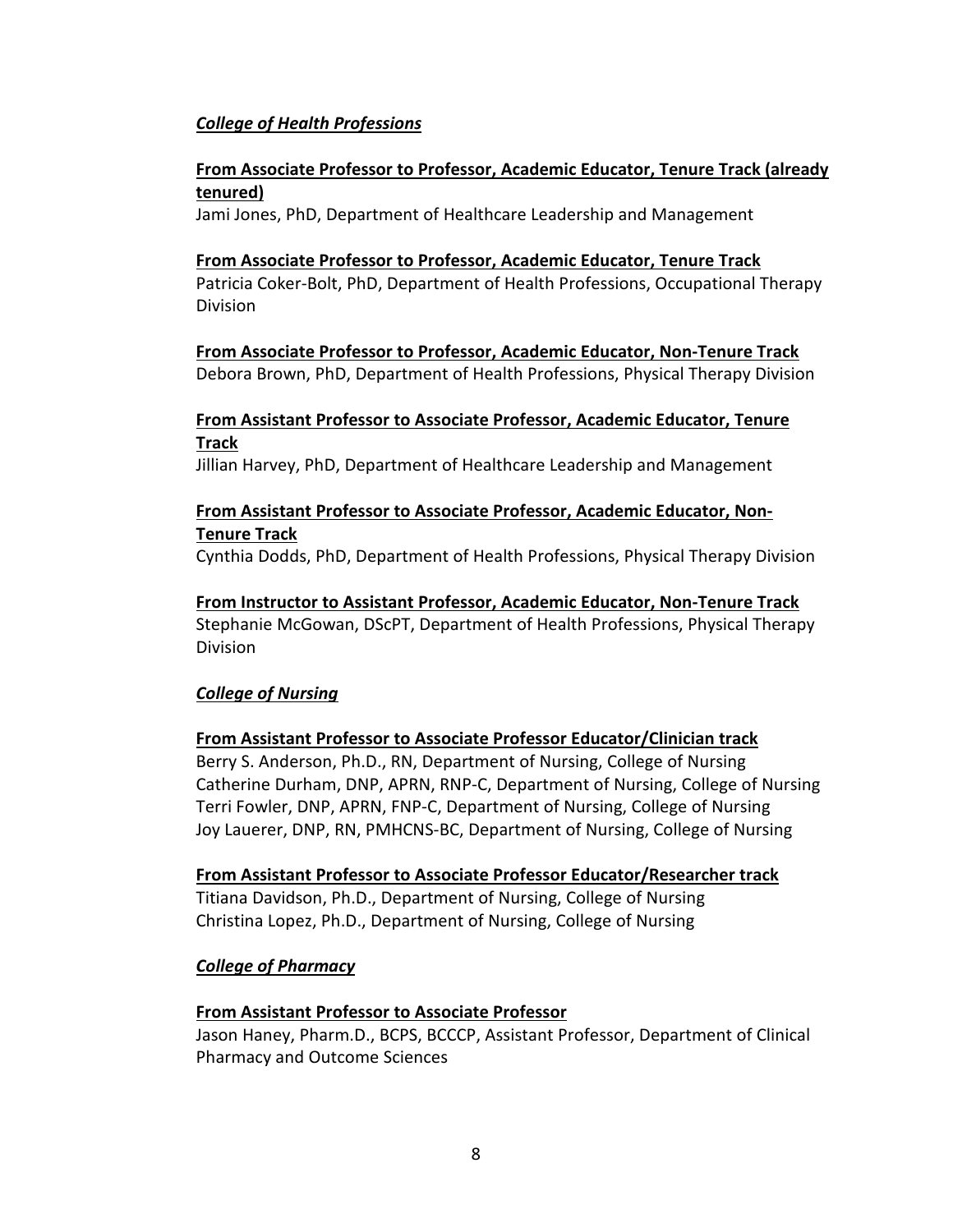# *College of Medicine*

### **Associate Professor to Professor, Academic Investigator track (already tenured)**

Michael J. Yost, PhD, Associate Professor, Department of Surgery, Division of General Surgery

### **From Associate Professor to Professor, Academic Clinician track (without tenure)**

B. Joseph Elmunzer, MD, MSc, Associate Professor, Department of Medicine, Division of Gastroenterology

Jonathan J. Halford, MD, Associate Professor, Department of Neurology; Dual: Department of Psychiatry and Behavioral Sciences

Elizabeth G Hill, PhD, Associate Professor, Department of Public Health Sciences Zhewu J. Wang, MD, Associate Professor, Department of Psychiatry and Behavioral Sciences

### **From Associate Professor to Professor, Clinician Educator track, (already tenured)**

E. Ramsay Camp, MD, MSCR, Associate Professor, Department of Surgery, Division of Oncologic and Endocrine Surgery

Bruce A. Crookes, MD, Associate Professor, Department of Surgery, Division of General Surgery

Chadrick E. Denlinger, MD, Associate Professor, Department of Surgery, Division of Cardiothoracic Surgery

Mark A. Scheurer, MD, Associate Professor, Department of Pediatrics, Division of Pediatric Cardiology

Christian J. Streck, Jr., MD, Associate Professor, Department of Surgery, Division of Pediatric Surgery

# **From Associate Professor to Professor, Clinician Educator track, (without tenure)**

Varsha M. Bandisode, MD, Associate Professor, Department of Pediatrics, Division of Pediatric Cardiology

L. W. Preston Church, MD, Associate Professor, Department of Medicine, Division of Infectious Diseases

Diann M. Krywko, MD, Associate Professor, Department of Emergency Medicine Mae Millicent Winfrey Peterseim, MD, Associate Professor, Department of Ophthalmology; Dual: Department of Pediatrics, Division of General Pediatrics Rana C. Pullatt, MD, Associate Professor, Department of Surgery, Division of GI Surgery

J. Antonio Quiros, MD, Associate Professor, Department of Pediatrics, Division of Pediatric Gastroenterology

Daniel H. Steinberg, MD, Associate Professor, Department of Medicine, Division of Cardiology; Dual: Department of Surgery, Division of Cardiothoracic Surgery Sally A. Webb, MD, Associate Professor, Department of Pediatrics, Division of Pediatric Critical Care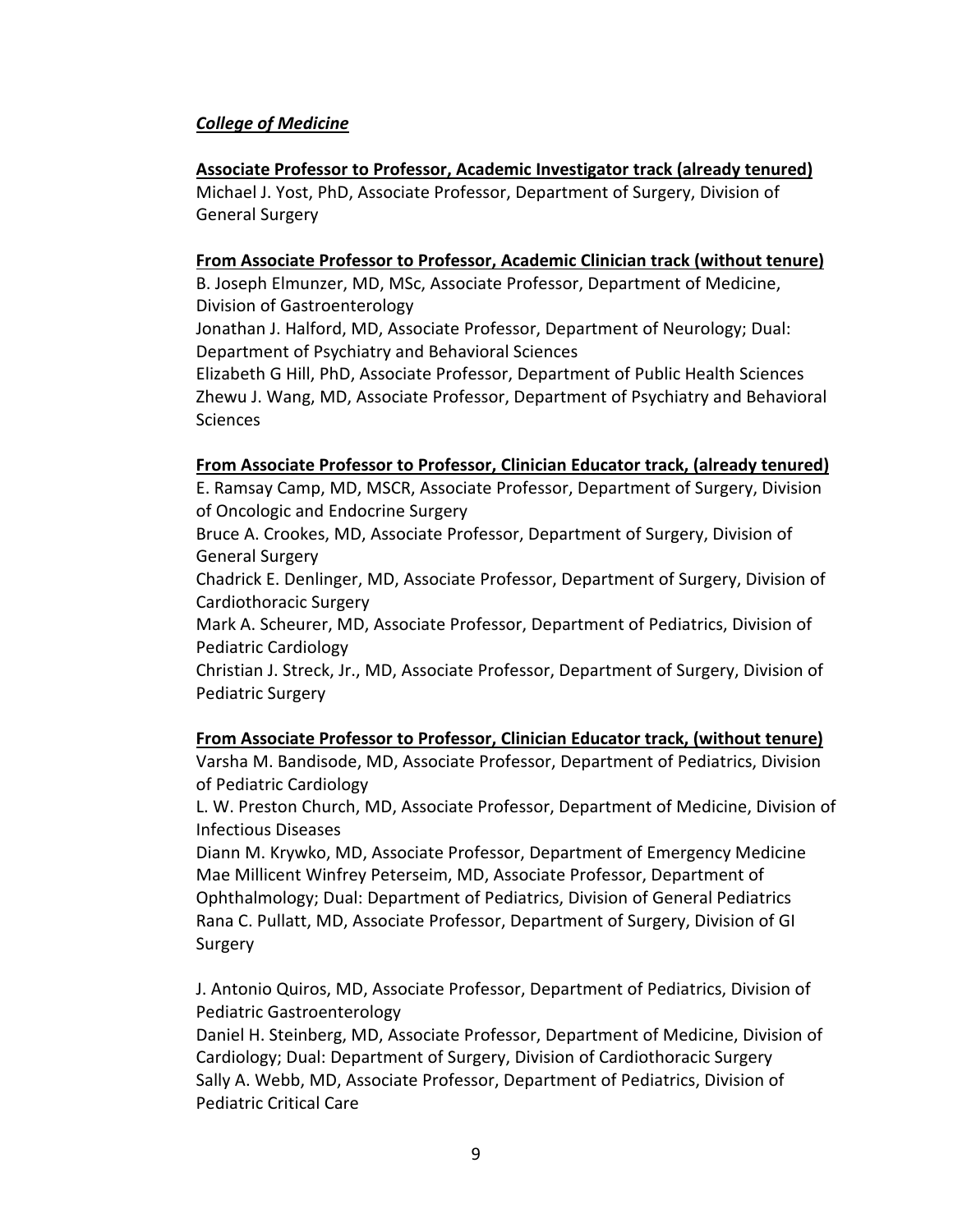# **From Clinical Associate Professor to Clinical Professor, Modified Clinical track**

Airody Kesh Hebbar, MBBS, Clinical Associate Professor, Department of Family Medicine

Kimberly Gronsman Lee, MD, Clinical Associate Professor, Department of Pediatrics, Division of Neonatology

Ross A. Rames, MD, Clinical Associate Professor, Department of Urology Cristian M. Thomae, MD, Clinical Associate Professor, Department of Obstetrics and Gynecology, Division of Benign, OB

Peter L. Zwerner, MD, Clinical Associate Professor, Department of Medicine, Division of Cardiology

# **From Assistant Professor to Associate Professor, Academic Investigator track**

Wei Jiang, MD, Assistant Professor, Department of Microbiology and Immunology; Dual: Department of Medicine, Division of Infectious Disease

# **From Research Assistant Professor to Research Associate Professor Modified Research track**

Catalin F. Baicu, PhD, Research Assistant Professor, Department of Medicine, Division of Cardiology

Hesham M. El-Shewy, PhD, Research Assistant Professor, Department of Medicine, Division of Endocrinology

Jamie Lynn Peters, PhD, Research Assistant Professor, Department of Neuroscience

# **From Assistant Professor to Associate Professor, Academic Clinician track**

Shahryar M. Chowdhury, MD, MSCR, Assistant Professor, Department of Pediatrics, Division of Pediatric Cardiology

Julianne C. Flanagan, PhD, Assistant Professor, Department of Psychiatry and Behavioral Sciences

James J. Prisciandaro, PhD, Assistant Professor, Department of Psychiatry and Behavioral Sciences

Lindsay M. Squeglia, PhD, Assistant Professor, Department of Psychiatry and Behavioral Sciences

# **From Assistant Professor to Associate Professor, Clinician Educator track**

Michael U. Antonucci, MD, Assistant Professor, Department of Radiology and Radiological Science

Catherine C. Bradley, PhD, Assistant Professor, Department of Pediatrics, Division of Developmental/Behavioral Pediatrics

David Cachia, MD, Assistant Professor, Department of Neurosurgery

Nicholas J. Connors, MD, Assistant Professor, Department of Emergency Medicine Michael Gabriel Hillegass, III, MD, Assistant Professor, Department of Anesthesia and Perioperative Medicine

Katherine A. Lewis, MD, MSCR, Assistant Professor, Department of Medicine,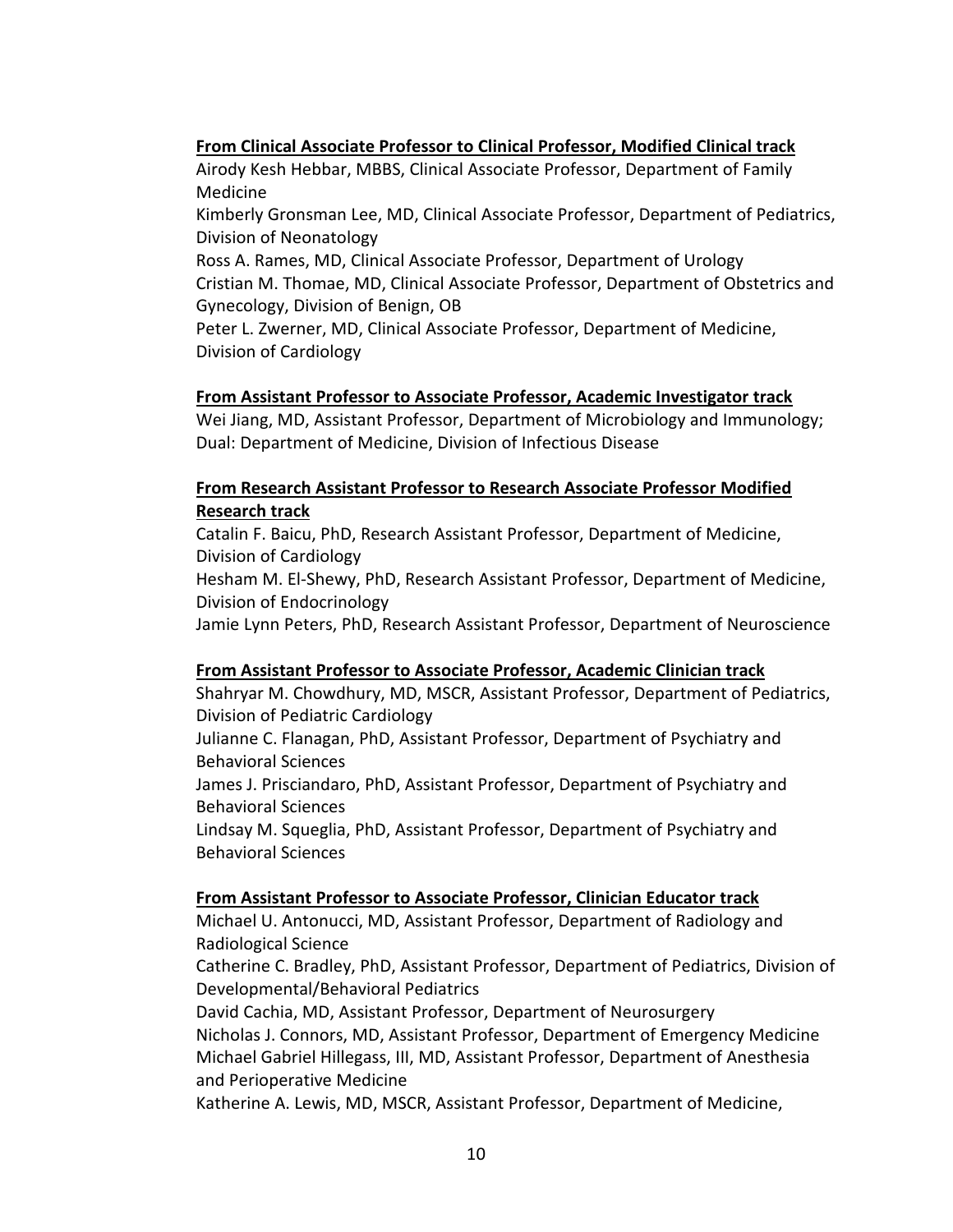Division of Endocrinology; Dual: Department of Pediatrics, Division of Pediatric Endocrinology

Bradley C. Presley, MD, Assistant Professor, Department of Emergency Medicine George B. Whitener, MD, Assistant Professor, Department of Anesthesia and Perioperative Medicine

# **From Clinical Assistant Professor to Clinical Associate Professor, Modified Clinical track**

John Robert Conatser, MD, Clinical Assistant Professor, Department of Obstetrics and Gynecology, Division of Benign OB/Gyn

Layne A. Goble, PhD, Clinical Assistant Professor, Department of Anesthesia and Perioperative Medicine, Dual: Department of Psychiatry and Behavioral Sciences Michelle D. Lally, MD, Clinical Assistant Professor, Dept of Pediatrics, Division of Developmental/Behavioral Pediatrics

Luca Paoletti, MD., Clinical Assistant Professor, Department of Medicine, Division of Pulmonary and Critical Care Med

Tamas A. Szabo, MD, PhD, Clinical Assistant Professor, Department of Anesthesia and Perioperative Medicine

Recommendation of Administration: That these faculty promotions be approved.

Recommendation of Committee: That these faculty promotions be approved.

Board Action: A motion for approval was made by Ms. Johnson-Williams, seconded and unanimously voted to approve the faculty promotions.

# **Item 20. Post Tenure Review.**

Statement: Administration presents as information the following post-tenure review approvals.

# *College of Medicine*

Philip Henry Howe, Ph.D., Department of Biochemistry and Molecular Biology Kenneth Michael Cummings, Ph.D., Department of Psychiatry and Behavioral Sciences Terrence A. Day, M.D., Department of Otolaryngology – Head and Neck Surgery Richard R. Drake, M.D., Department of Cell and Molecular Pharmacology Jens H. Jensen, Ph.D., Department of Neuroscience Michael J. Kern, Ph.D., Department of Regenerative Medicine and Cell Biology Ioannis Koutalos, Ph.D., Department of Ophthalmology Antonieta Lavin, Ph.D., Department of Neuroscience Harold D. May, Ph.D., Department of Microbiology and Immunology William P. Moran, M.D, Department of Medicine, Division of General Internal Medicine Eric Randall Powers, M.D., Department of Medicine, Division of Cardiology Susan E. Presnell, M.D., Department of Pathology and Laboratory Medicine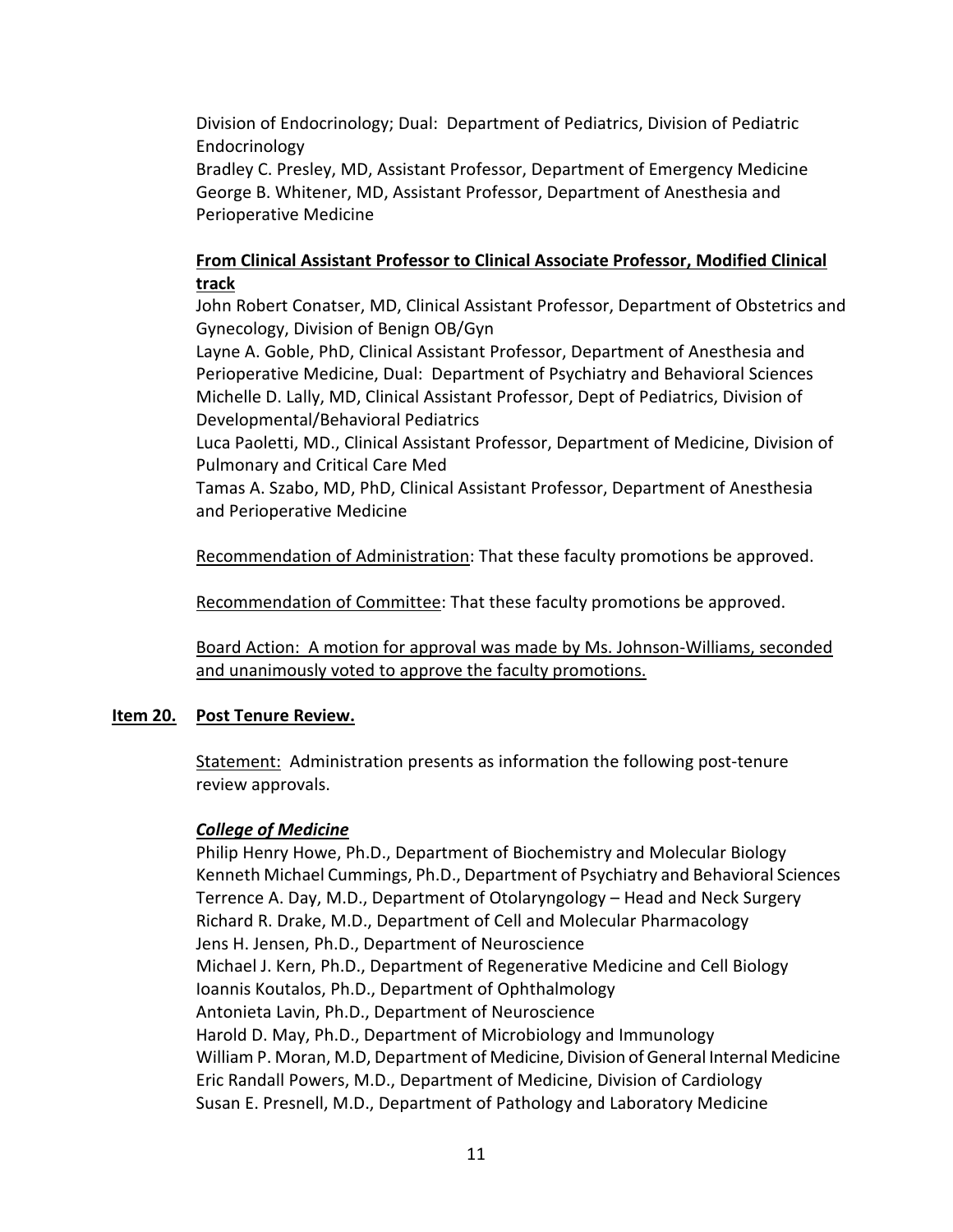Baerbel Rohrer, Ph.D., Department of Ophthalmology Rita M. Ryan, M.D., Department of Pediatrics, Division of Neonatology John Bayne Selby, Jr., M.D., Department of Radiology and Radiological Science Priyattam J. Shiromani, Ph.D., Department of Psychiatry and Behavioral Sciences Robert W. Warren, M.D., M.P.H., Ph.D., Department of Pediatrics, Division of Pediatric Rheumatology

Recommendation of Administration: That these Post Tenure Reviews be received as information.

Recommendation of Committee: That these Post Tenure Reviews be received as information.

Recommendation of Committee: Received as information.

# **Item 20.1. Academic Charges and Fees for FY19.**

Statement: Administration presents for approval the proposed Academic Charges and Fees for fiscal year 2019.

Recommendation of Administration: That the academic charges and fees for FY2019 be approved.

Recommendation of Committee: That the academic charges and fees for FY 2019 be approved.

Board Action: A motion for approval was made by Ms. Johnson-Williams, seconded and unanimously voted to approve the academic charges and fees for FY2019.

# **FINANCE AND ADMINISTRATION COMMITTEE. CHAIRMAN: MR. CHARLES W. SCHULZE. (Detailed Committee Minutes Are Attached to These Minutes)**

**OLD BUSINESS:** None.

# **NEW BUSINESS:**

# **Item 21. Financial Status Report of the Medical University of South Carolina.**

Statement: Mr. Schulze stated Mr. Patrick Wamsley presented the financial report to committee and this was received as information.

Recommendation of Administration: That the report be received as information.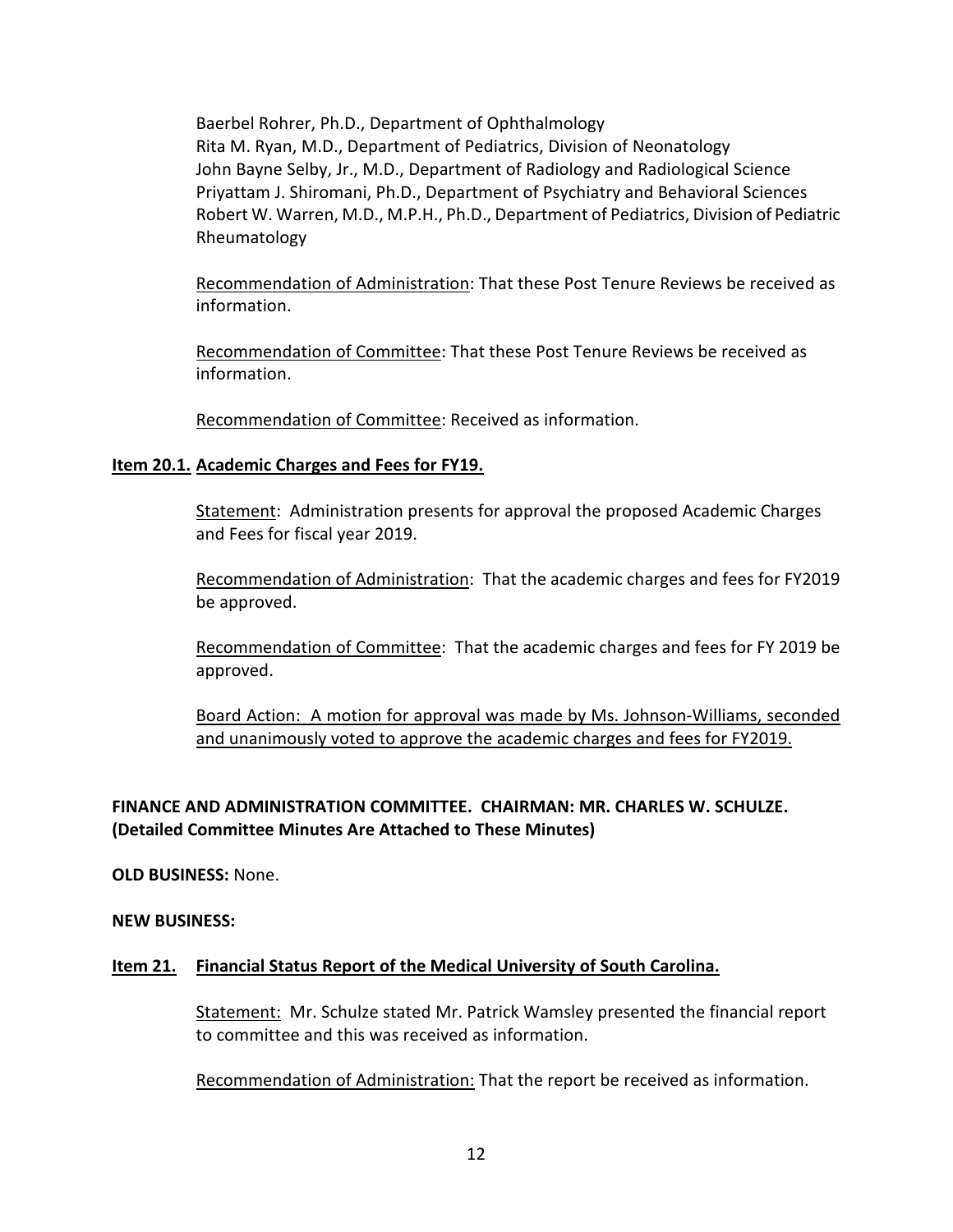Recommendation of Committee: That the report be received as information.

Board Action: Received as information.

### **Item 22. Financial Status Report of MUSC Physicians.**

Statement: Mr. Schulze stated Ms. Gina Ramsey, presented the financial report to committee and this was received as information.

Recommendation of Administration: That the report be received as information.

Recommendation of Committee: That the report be received as information.

Board Action: Received as information.

# **Item 23. Diversity and Inclusion Update.**

No report.

# **Item 24. Other Committee Business.**

None.

# **Item 25. Financial Status Report of the MUSC Foundation for Research Development (Consent).**

Statement: Mr. Schulze reported that MUSC FRD financials were included in the agenda for information.

Recommendation of Administration: That the report be received as information.

Recommendation of Committee: That the report be received as information.

Board Action: Received as information.

# **PHYSICAL FACILITIES COMMITTEE. CHAIRMAN: MR. WILLIAM H. BINGHAM, SR.**  *(Committee minutes are attached.)*

**OLD BUSINESS:** None.

**NEW BUSINESS:**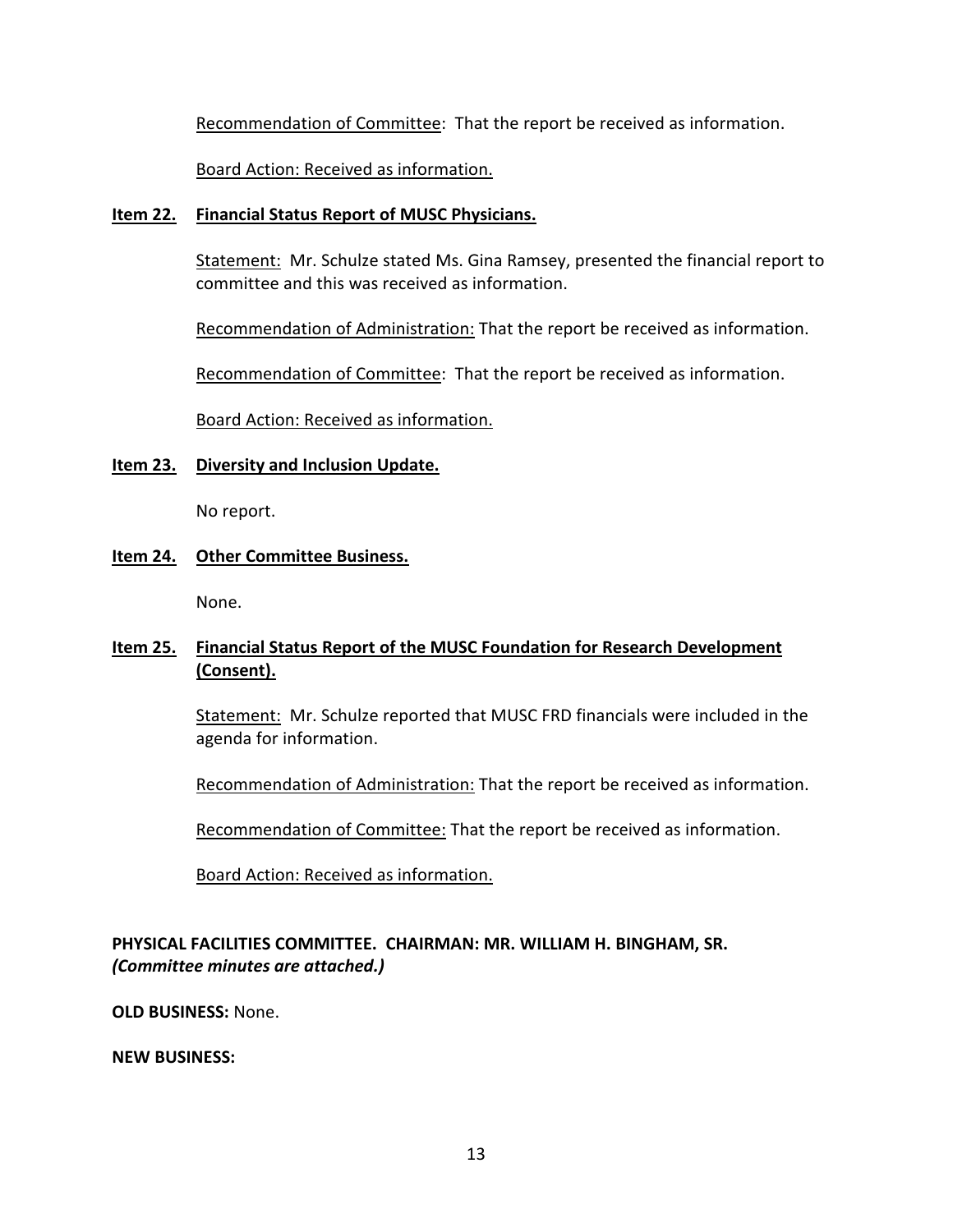### **Item 26. Procurements/Contracts Proposed.**

**Statement:** Mr. Bingham requested approval of the following:

• Lease amendment to provide up to 16,000 additional square feet of space at 22 West Edge to accommodate Information Solutions which is currently located at Harborview Office Tower. Per square foot rent rate for this full service lease is \$36.00 resulting in an annual lease amount of \$576,000.00.

Recommendation of Administration: That this procurement/contract be approved.

Recommendation of Committee: That the procurement/contract be approved.

Board Action: A motion for approval was made by Mr. Bingham, seconded and unanimously voted to approve the procurement/contract presented.

### **Item 27. Other Committee Business.**

None.

### **Item 28. Facilities Contracts Awarded (Consent Item).**

Statement: The facilities contracts awarded since the last meeting were presented for information.

Recommendation of Administration: That the report be received as information.

Recommendation of Committee: That the report be received as information.

Board Action: Received as information.

# **AUDIT COMMITTEE. CHAIRMAN: THOMAS L. STEPHENSON, ESQ. (Detailed Committee minutes are attached)**

**OLD BUSINESS:** None

**NEW BUSINESS:**

#### **Item 29. KPMG Entrance Conference**

Statement: Mr. Stephenson reported that Ms. Jennifer Hall, Partner, KPMG, discussed the 2019 External Audit Plan for MUHA, MUSC and MUSC Physicians.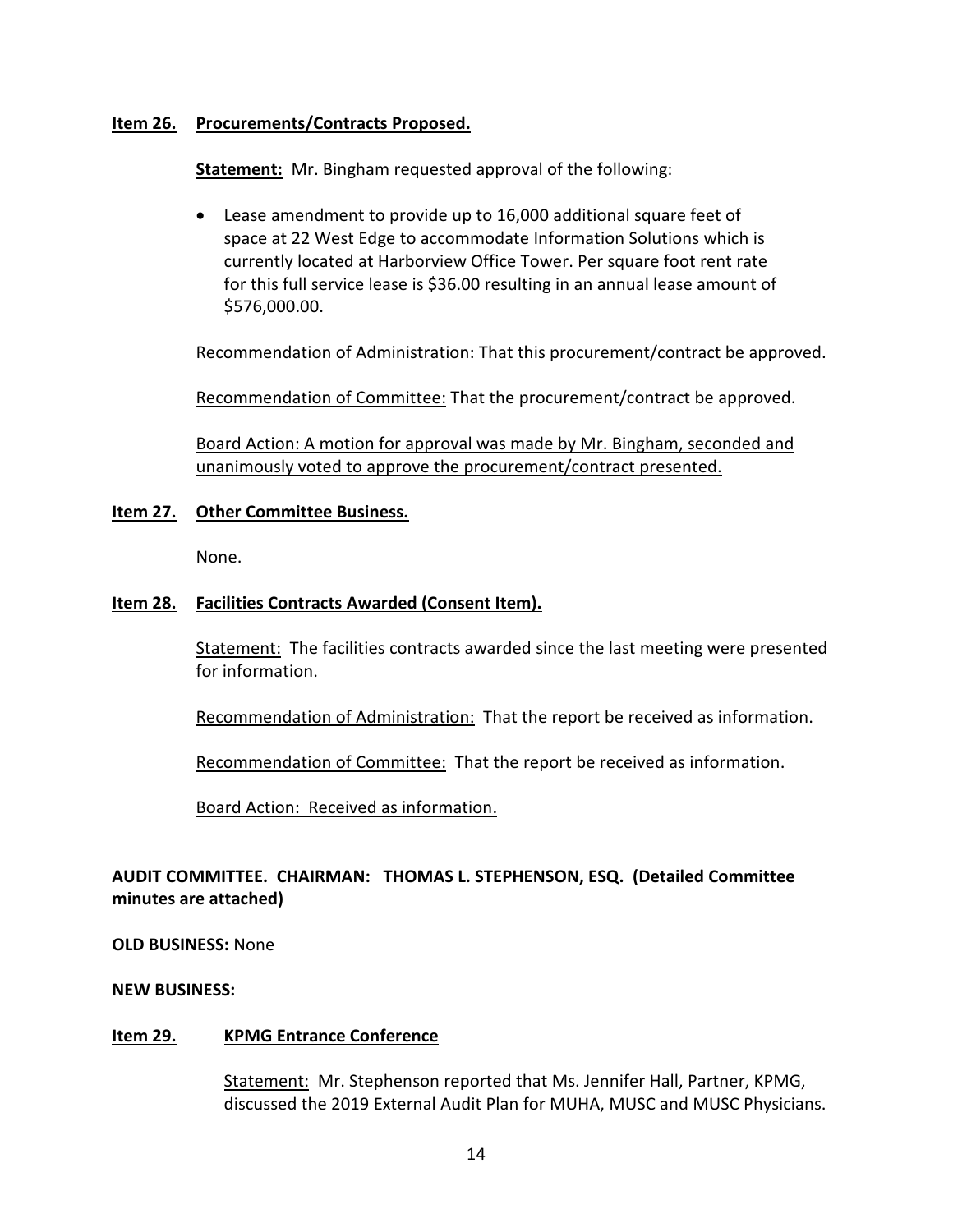Recommendation of Administration: That this report be received as information.

Recommendation of Committee: That this report be received as information.

Board Action: Received as information.

# **Item 30. Report of the Office of Internal Audit.**

Statement: Mr. Stephenson reported that the results of the audits were mailed to board members.

Recommendation of Administration: That this report be received as information.

Recommendation of Committee: That this report be received as information.

Board Action: Received as information.

# **Item 31. Other Committee Business.**

# **OTHER BUSINESS FOR THE BOARD OF TRUSTEES**

# **Item 32. Rescindment and Approval of MUSC/MUHA Board of Trustees Policies.**

Statement: Approval of the Rescindment and Approval of MUSC/MUHA Board of Trustees Policies was requested.

Recommendation of Administration: That the Rescindment and Approval of MUSC/MUHA Board of Trustees Policies be approved.

Board Action: Mr. Bingham called for a motion to approve the rescindment and approval of the MUSC/MUHA Board of Trustees Policies as presented. A motion was made by Mr. Schulze, seconded and unanimously voted that Rescindment and Approval of MUSC/MUHA Board of Trustees Policies be approved.

# **Item 33. Approval of Consent Agenda.**

Statement: Approval of the consent agenda was requested.

Recommendation of Administration: That the consent agenda be approved.

Board Action: A motion was made by Mr. Schulze, seconded and unanimously voted that the consent agenda be approved.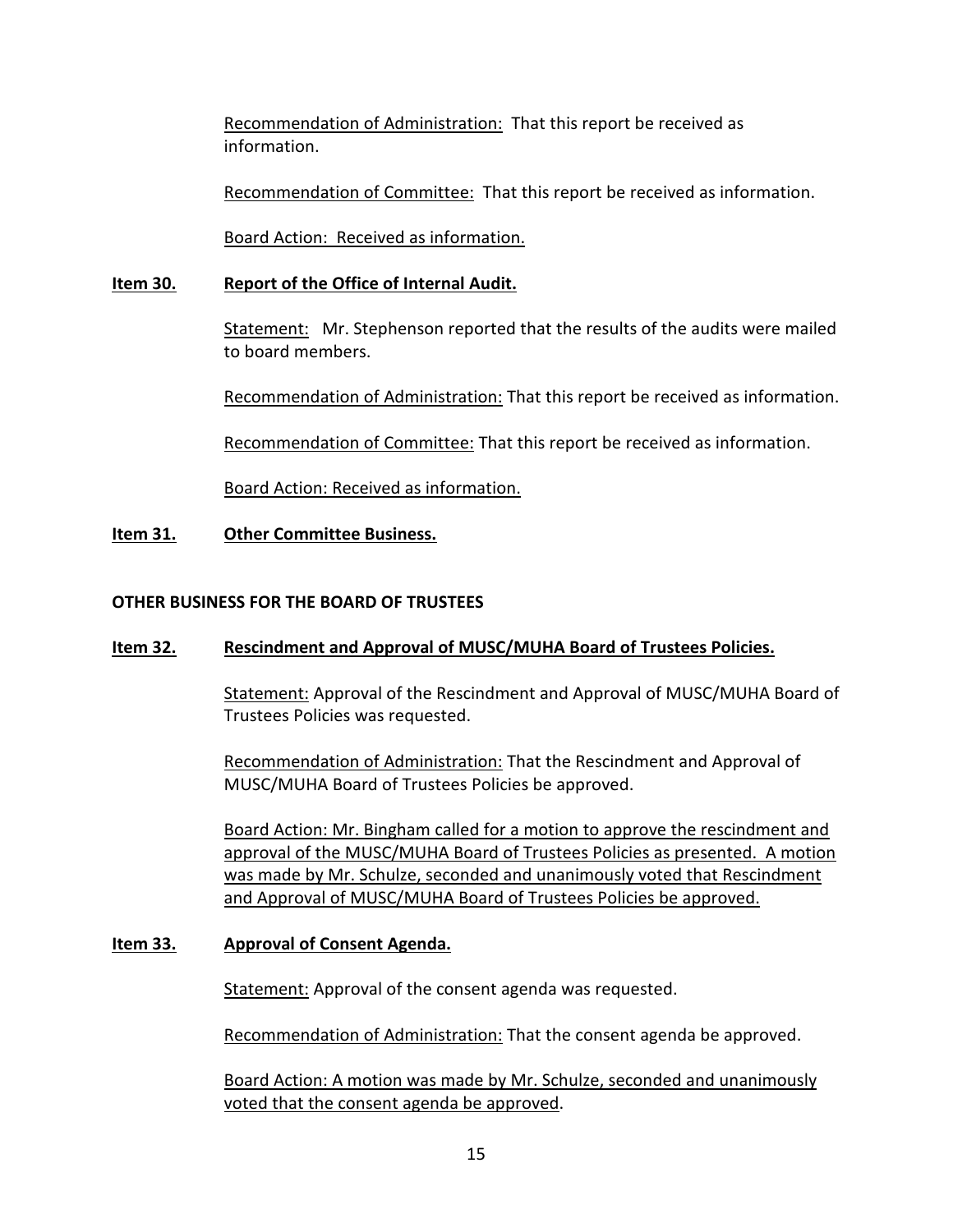# **Item 34. Executive Session.**

Statement: Mr. Battle made a motion to move into closed session to discuss the following items pursuant to sections 30-4-70(a)(1) of the South Carolina Code:

• Discussion of employment, appointment or compensation of an employee, a student, or a person regulated by a public body or the appointment of a person to a public body.

In addition, I move that we go into closed session to discuss the following items pursuant to sections 30-4-70(a) (2 and 5) of the South Carolina Code:

- Legal advice and matters covered by the attorney/client privilege pertaining to Board of Trustees policies; and,
- Matters relating to the proposed expansion of clinical and educational services including contractual negotiations and proposed purchase of property related thereto.
- •

Board Action: The motion made by Mr. Battle was seconded and unanimously carried. Mr. Bingham stated that the board would move into closed session immediately following the end of the committee meetings.

# **Item 35. New Business for the Board of Trustees.**

None.

# **Item 36. Report from the Chairman.**

None.

There being no further business, the meeting of the MUSC Board of Trustees was adjourned.

Respectfully submitted,

Armile C Sweather

Mark C. Sweatman, Secretary

MCS:jls **Attachments**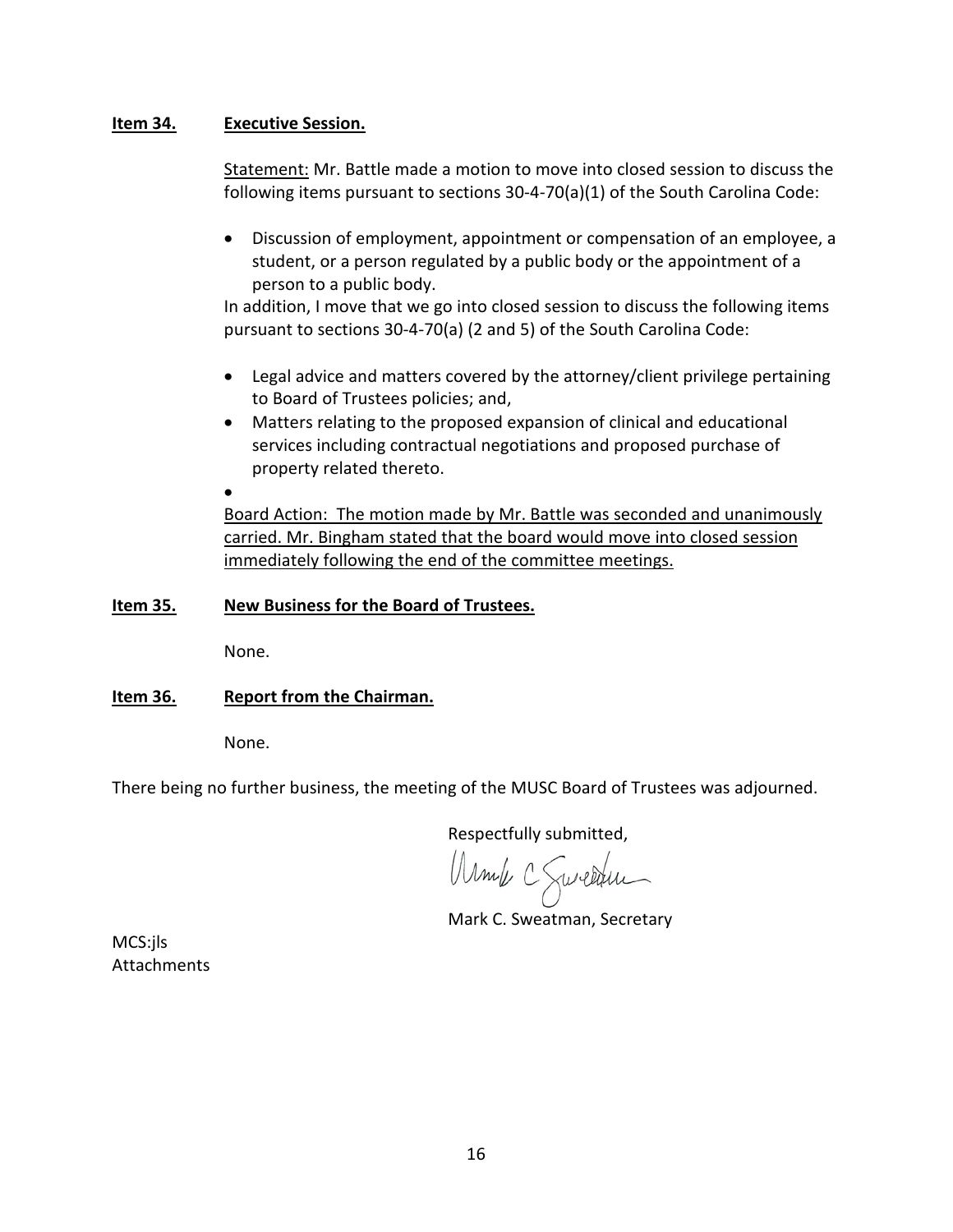### **RESEARCH AND INSTITUTIONAL ADVANCEMENT COMMITTEE MINUTES April 12, 2018**

**Board of Trustees Present:** Chairman; Mr. William H. Bingham, Sr., Vice-Chairman; Mr. James A. Battle; Dr. Guy Castles III; Ms. Barbara Johnson-Williams; Dr. James Lemon; Mr. Charles C. Schulze; Mr. Michael E. Stavrinakis; Thomas L. Stephenson, Esq.; Dr. Charles B. Thomas, Jr.

**University Officers and Committee Staff Present:** Mr. Jim Fisher, Vice President for Development and Alumni Affairs; Dr. Kathleen T. Brady, Vice President for Research

#### **Item 6. General Report of the Vice President for Development and Alumni Affairs**

Mr. Jim Fisher reported that through April  $9<sup>th</sup>$  the Office of Development has received \$54.8 million in new gifts and pledges. Their pace is 17% ahead of this same time last year. Additionally, they have several million dollars in pending verbal commitments which are expected to close prior to the end of the calendar year. He also shared the following highlights of recent activity since the February meeting of the Trustees. These include:

#### **MUSC SHAWN JENKINS CHILDREN'S HOSPITAL AND THE DEPARTMENT OF PEDIATRICS**

- David and Laura Stone, of Mt. Pleasant, pledged \$5 million to name the neonatal intensive care unit in the Shawn Jenkins Children's Hospital.
- Additionally, Mr. and Mrs. Dennis Holt pledged \$100,000 to the Children's Hospital campaign.
- Anita Zucker contributed \$357,000 toward her family's pledge to underwrite the new Child Life Atrium.

#### **HEART AND VASCULAR**

• Stuart and Shelia Christie established the Christie Heart and Brain Program Fund with a gift of \$250,000 and an additional pledge of \$500,000. This commitment was made in honor of Dr. James Glenn.

#### **DEPARTMENT OF SURGERY**

- Cardiothoracic Surgery Division Chief Dr. Marc Katz made a \$100,000 pledge to the Fred Crawford Endowed Chair Fund.
- Dr. Dhru Girard, Cardiothoracic Surgery alumnus, made a recurring pledge of \$50,000 to the Fred Crawford Endowed Chair.
- Bob Richards provided a \$50,000 gift designated to the Roseann Richards-Hines Living Donor Education and Research Fund.

#### **DEPARTMENT OF NEUROSCIENCES**

• Chairwoman Anita Zucker announced at the March Neurosciences Advisory Board meeting that the group is on track to launch the public phase of their \$15 million campaign in July. The Campaign has raised \$7.6 million to date. In conjunction with this next step, the board has pledged one hundred percent participation.

#### **HOLLINGS CANCER CENTER**

- We received a \$5 million planned gift from a grateful patient who has requested to remain anonymous. This gift will support clinical trials and cancer research.
- The tenth annual Gourmet & Grapes event, held February 1-4, netted about \$540,000.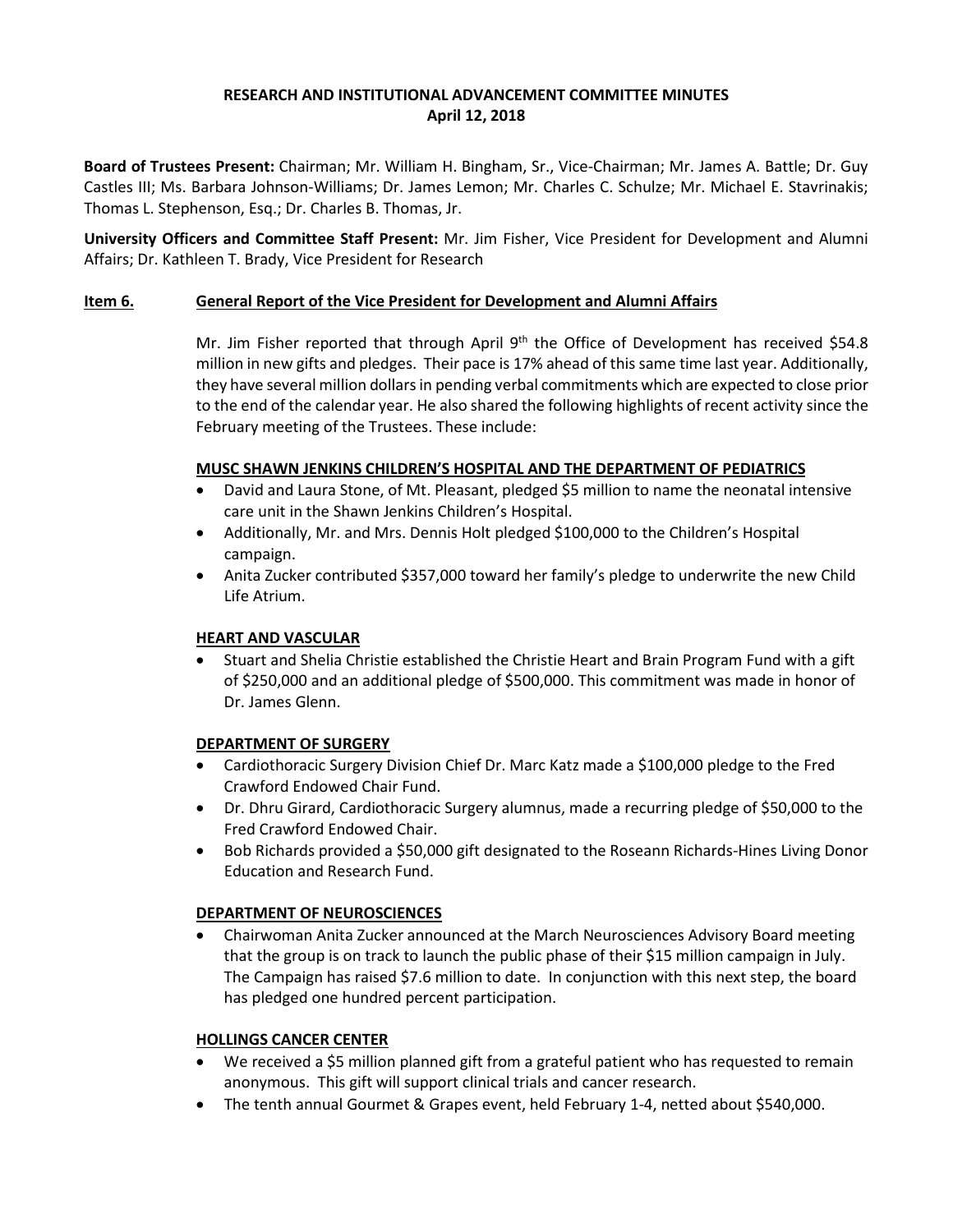#### **DEPARTMENT OF MEDICINE**

• The inaugural Helen Caldwell Spell Rare Disease Lectureship was held on March  $1<sup>st</sup>$ . This Lectureship was established in memory of Helen Spell through a \$100,000 commitment by her parents and sister.

### **COLLEGE OF MEDICINE**

• Dr. Richard Day made a planned gift of \$250,000 to establish a Resident Education Fund in his name within the Department of Obstetrics and Gynecology.

### **COLLEGE OF DENTAL MEDICINE**

- The Estates of Dr. and Mrs. Arthur L. Haisten distributed an additional \$325,000 to the Arthur L. Haisten Fund. Dr. Haisten was a Dean at the College from 1975 - 1988. The total bequest from his estate approaches \$1 million.
- Kilgore International, a dental and medical product distribution company, and Nissin Dental Products have agreed to contribute a simulated patient robot valued at \$250,000 to the James B. Edwards College of Dental Medicine.
- Dr. Richard Beck, Class of '72, of Folly Beach, SC, has verbally pledged \$50,000 from his estate to establish a scholarship fund for dental students who are the first in their family to attend an undergraduate college.
- Dr. Felicia Goins, a pediatric dentist in Columbia, has verbally committed to contribute \$50,000 through her estate to establish an endowment for the College's pediatric dentistry program.

### **COLLEGE OF NURSING**

- The MUSC College of Nursing received the following gifts and pledges:
	- **5300,000 from Dr. Lewis Davis, Jr., designated for scholarships**
	- \$231,000 from the Lettie Pate Whitehead Foundation for their named scholarships
	- **5125,000 from Jean and Richard Day.**

# **COLLEGE OF HEALTH PROFESSIONS**

- Mrs. Jean Day, Class of '86, recently made a \$125,000 planned gift to the Anesthesia for Nurses Program.
- Mr. Robert Chisholm, III, made a third planned gift in support of the Camden Meyer Pediatric Fund.

# **ALUMNI AFFAIRS**

- Since the February meeting of the Trustees, our Alumni Affairs office has sponsored or participated in a number of events which are listed in your tabbed material in the Agenda.
	- Of special note, we hosted 60 Retired MUSC Faculty and Staff for a brunch at the Harbour Club. Mr. Fisher provided an MUSC update, and Dr. Christine Holmstedt offered a presentation on our telemedicine initiatives.

# **BOARD OF VISITORS**

- The Board of Visitors dinner will be held this evening at the Charleston Medical District Greenway. Reception begins at 6:30 with dinner at 7:15. We will have bus transportation from the Belmond.
- Our Agenda tomorrow for the Board of Visitors includes:
	- o Dr. Jan Key Boeing Center for Children's Wellness
	- o Dr. Andy Atz Update on Pediatrics
	- o Dr. Joe Schoepf Cardiovascular Imaging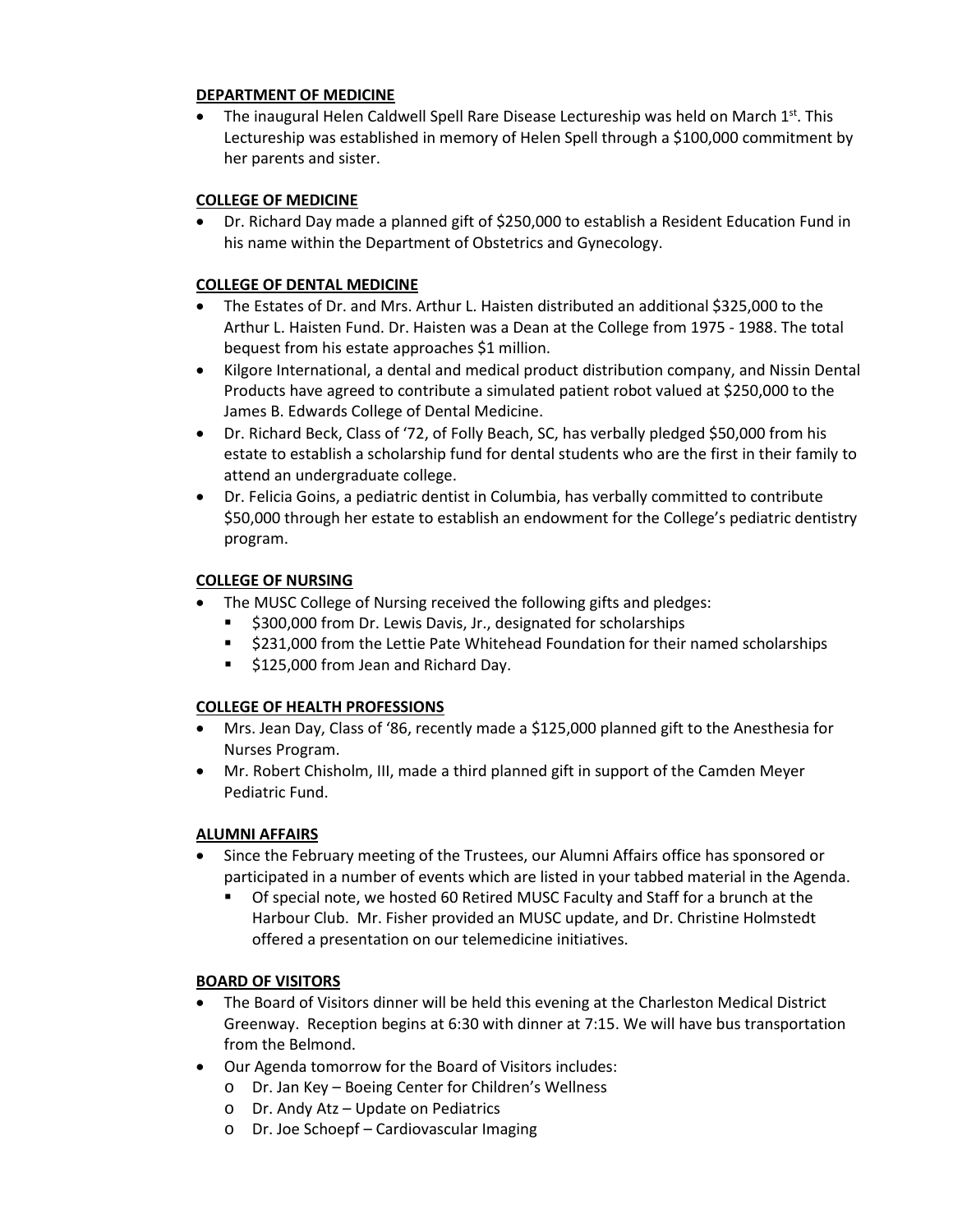- o Dr. Mark Lockett Opioid Presentation to Trustees
- o Dr. Wally Renne Technology in the College of Dental Medicine
- o Tour of Waring Library (Susan Hoffius) and Macaulay Museum (Dr. Sarandeep Huja)
- Biosketches for several Board of Visitors members have been distributed.

*Action: Report received as information.*

#### **Item 7. General Report of the Vice President for Research**

Dr. Kathleen T. Brady reported on MUSC's year-to-date funding data for FY2018. Federal funding is up considerably compared to this time last and corporate and state funding are up slightly. She also provided the NIH rankings for the Colleges of Dental Medicine, Health Professions, Medicine, and Nursing. Rankings for the College of Pharmacy will be announced later as these are provided from the American Association of Colleges of Pharmacy.

Dr. Stephen A. Duncan shared updates on his research program. He and his team are studying induced pluripotent stem cells which can be used to address complications associated with digestive and other diseases.

*Action: Report received as information.*

#### **Item 8. General Report of the Chief Executive Officer of the MUSC Foundation**

Mr. Thomas P. Anderson reported on the MUSC Foundation. The total assets have increased by \$41.6 million or 8.1% to \$612 million. The endowed assets have increased by \$40.9 million or 12.8% after payouts to beneficiaries with a current total of \$362.2 million. The Foundation has selected Colonial Consulting, LLC to serve as its new investment management consultant. Going forward, the Foundation intends to provide \$2.2 million per year in support to the Office of Development. The Foundation has provided \$20.5 million in support to MUSC and MUHA for scholarship and capital support thus far this fiscal year. The budgeted total endowed payouts to MUSC beneficiaries for Fiscal Year 2019 are for \$12.5 million. The Foundation supporting organization, WestEdge Foundation, closed sale of 22 WestEdge site for proposed 150,000 sq. ft. office building to house MUSC Bioinformatics and SCRA as primary tenants for a price of \$2.083 million. WestEdge Foundation funded the first TIF reimbursement to MUSC Foundation for infrastructure investment for \$1.5 million.

*Action: Report received as information.*

#### **Item 9**. **Other Committee Business.**

None.

With no further business, the meeting was adjourned.

Respectfully submitted,

*Carla Fritchel*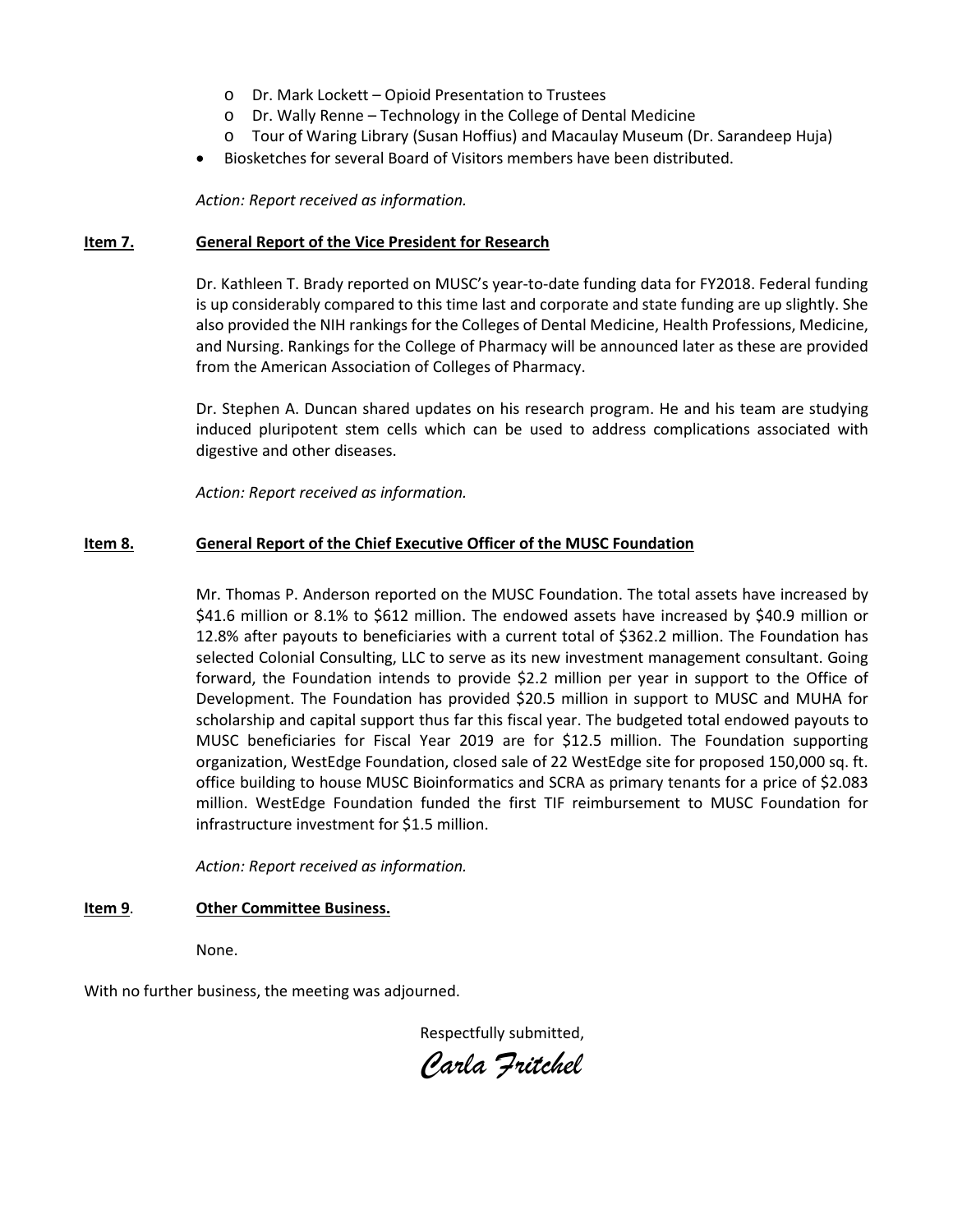# **EDUCATION, FACULTY & STUDENT AFFAIRS COMMITTEE MINUTES APRIL 12, 2018**

#### **REGULAR AGENDA**

#### **Item 10. General Report of Executive Vice President for Academic Affairs and Provost.**

Dr. Saladin welcomed Caroline Hendricks, Student Government Association President. Ms. Hendricks introduced Celeste Jilich, a College of Medicine student, as the new President-Elect of the Student Government Association.

Recommendation of Committee: That this report be received as information.

#### **Item 11. Other Committee Business.**

#### **CONSENT AGENDA**

#### **Item 12. Faculty Handbook Revisions.**

Statement: Administration presents for approval, revisions to the Faculty Handbook effective April 13, 2018. These changes have been approved by Provost's Council and Faculty Senate.

Recommendation of Committee: That these changes be approved.

#### **Item 13. Appointment of Dean, College of Health Professions.**

Statement: Administration presents for approval the appointment of Zoher Kapasi, PT, Ph.D., MBA, as Dean of the College of Health Professions, effective May 1, 2018.

Recommendation of Committee: That the appointment of Dr. Zoher Kapasi as Dean of the College of Health Professions be approved.

#### **Item 14. Appointment of Endowed Chair.**

Statement: Administration presents for approval the appointment of Chadrick Denlinger, M.D., to the Flora McLeod Edwards Distinguished Endowed chair in Cancer Research, effective February 9, 2018.

Recommendation of Committee: That this endowed chair be approved.

#### **Item 15. Dean Emeritus.**

Statement: Administration presents for approval the appointment of James S. Zoller, MHA, Ph.D., as Dean Emeritus, in the College of Health Professions, effective, July 1, 2018.

Recommendation of Committee: That the appointment of Dr. James S. Zoller as Dean Emeritus be approved.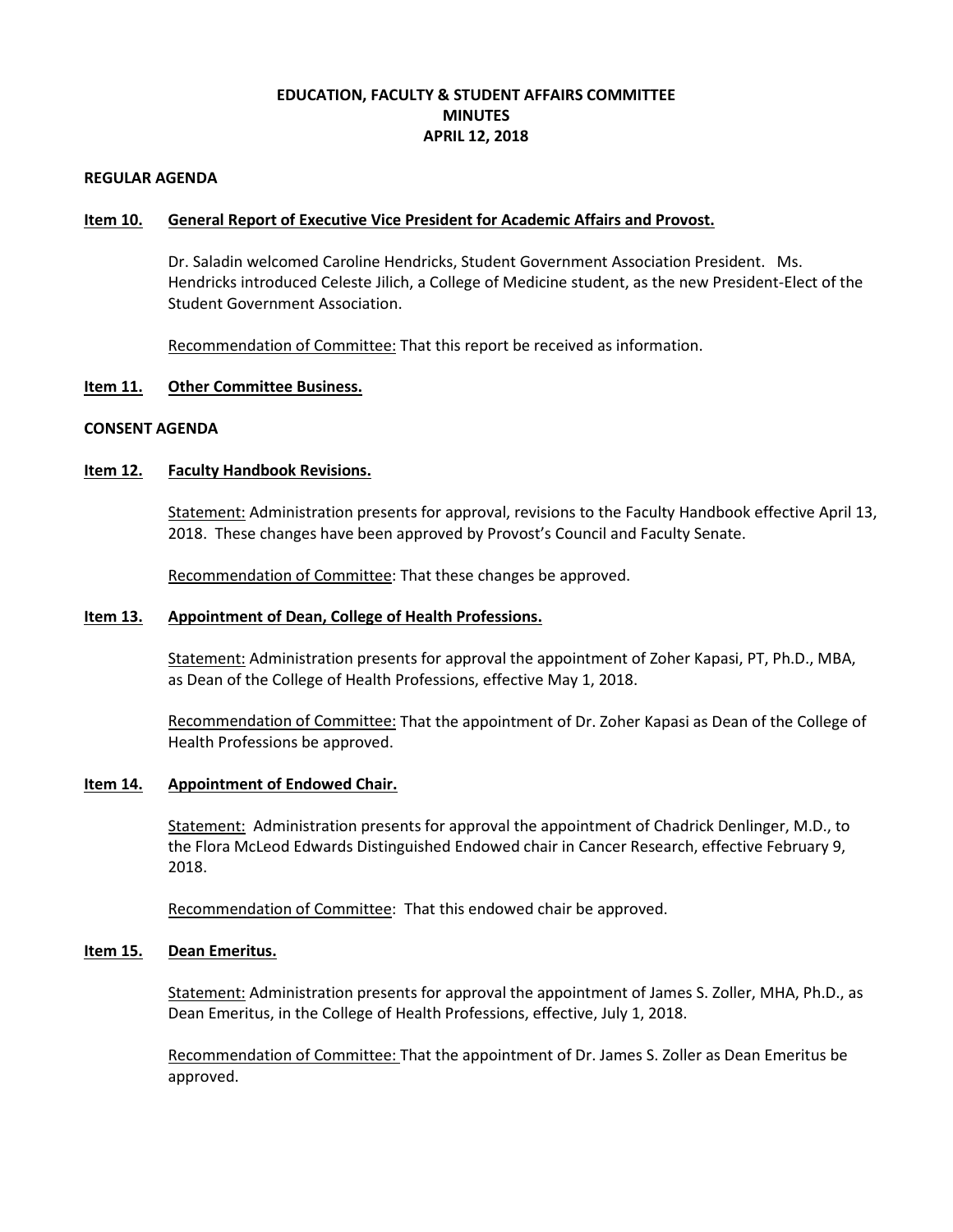#### **Item 16. Faculty Appointments.**

Statement: Administration presents for approval the following requests for faculty appointments:

#### *College of Health Professions*

**Colleen Halon, PhD**, (Joint Appointment), Associate Professor, Department of Health Sciences and Research

**Zoher Kapasi, PT, Ph.D., MBA**, as Professor in the College of Health Professions, Department of Health Professions, Division of Physical Therapy, effective May 1, 2018. Dr. Kapasi will also serve as Dean of the College of Health Professions.

#### *College of Medicine*

**Andrew D. Clark, M.D.,** as Clinical Associate Professor, in the Department of Obstetrics and Gynecology, Division of Benign Ob/Gyn, (MUSC-AnMed Health), with dual appointment as MUSC AHEC Associate Professor, (Anderson/Obstetrics and Gynecology), retroactive to October 1, 2016. (Volunteer)

**David A. Griesemer, M.D.,** as Professor, on the Clinician Educator track, in the Department of Neurology, effective June 1, 2018.

**Eugene S. Hong, M.D.,** as Clinical Professor, in the Department of Family Medicine, effective March 1, 2018. Dr. Hong will serve as Chief Physician Executive of MUSC Physicians and MUSC Health.

**Lucian Lozonschi, M.D**., as Professor, on the Academic Clinician track, in the Department of Surgery, Division of Cardiothoracic Surgery, effective December 1, 2017.

**Robert D. Vorona, M.D**., as Professor, on the Clinician Educator track, in the Department of Medicine, Division of Pulmonary and Critical Care Medicine, with dual appointment as Professor, in the Department of Psychiatry and Behavioral Sciences, effective April 1, 2018. Dr. Vorona's primary appointment will rest in the Department of Medicine, Division of Pulmonary and Critical Care Medicine.

#### *Academic Affairs Faculty*

**Tammy Loucks, MPH, DrPH,** as Associate Professor, tenure track, in the Academic Affairs Faculty, effective April 16, 2018.

Recommendation of Committee: That these faculty appointments be approved.

#### **Item 17. Professor Emerita.**

Statement: Administration presents for approval the appointment of Barbara J. Edlund, Ph.D., APRN, ANP, as Professor Emerita, effective, June 30, 2018.

Recommendation of Committee: That this appointment be approved.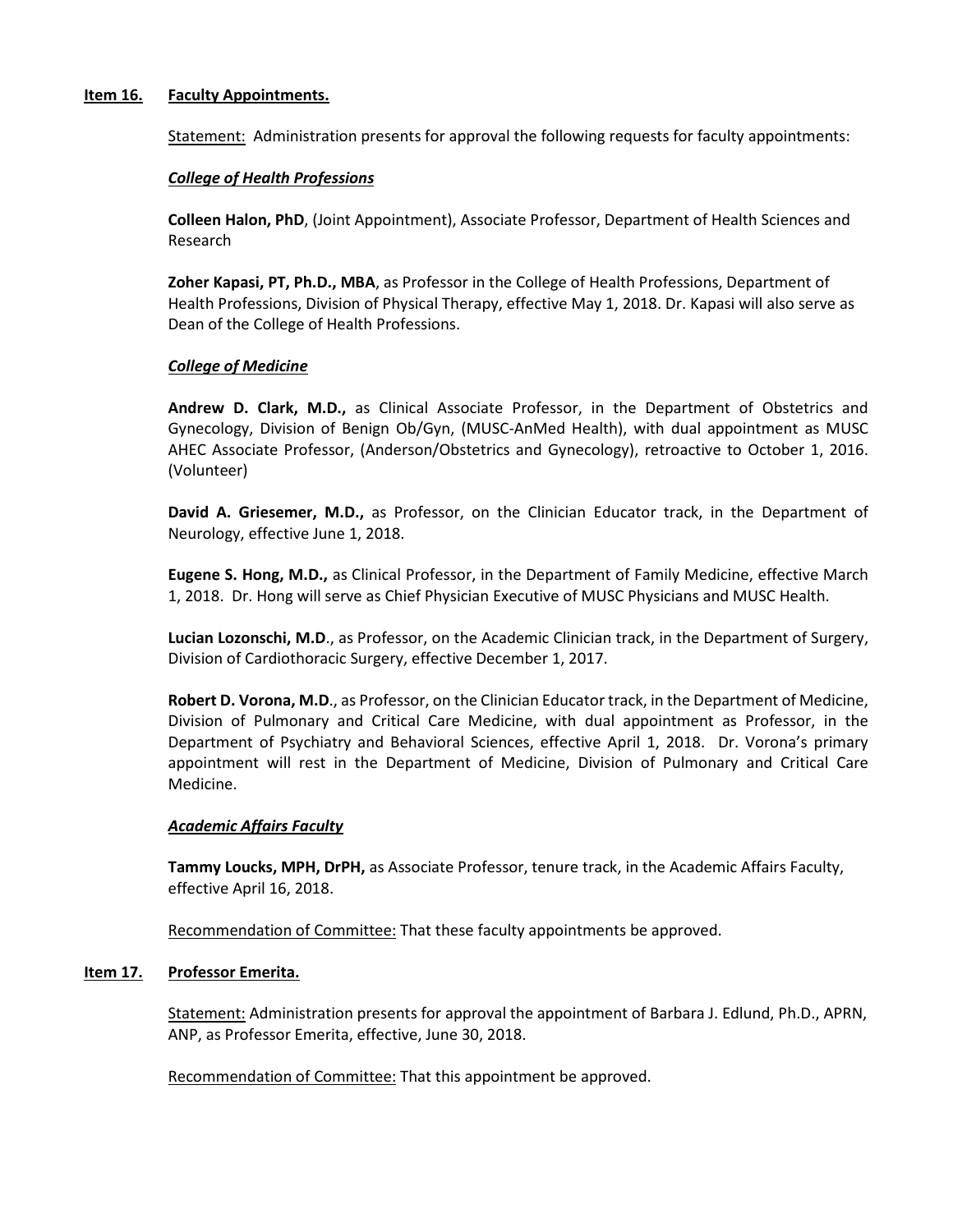#### **Item 18. Associate Professor Emerita.**

Statement: Administration presents for approval the appointments of Margaret P, Schachte, MBA, BA, and Deborah C. Williamson, DHA, RN, as Associate Professor Emerita, effective, June 30, 2018.

Recommendation of Committee: That these appointments be approved.

#### **Item 19. Promotions.**

Statement: Administration presents for approval the following faculty promotions, effective July 1, 2018.

#### *College of Dental Medicine*

#### **From Assistant Professor to Associate Professor**

Andrew Jakymiw, PhD, Assistant Professor, Department of Oral Health Sciences, with joint appointment in the Department of Biochemistry and Molecular Biology Karen McPherson, DMD, Assistant Professor, Department of Oral Rehabilitation

#### **From Associate Professor to Professor**

Amy Martin, DrPH, MSPH, Associate Professor, Department of Stomatology, with joint appointment in the Department of Public Health Sciences Michele Ravenel, DMD, MSCR, Associate Professor, Department of Stomatology Walter Renne, DMD, Associate Professor, Department of Oral Rehabilitation Timothy Tremont, DMD, MS, Associate Professor, Department of Orthodontics

# **From Clinical Assistant Professor to Clinical Associate Professor**

Allen Rasheed, DMD, MS, Clinical Assistant Professor, Department of Stomatology

#### *College of Health Professions*

**From Associate Professor to Professor, Academic Educator, Tenure Track (already tenured)** Jami Jones, PhD, Department of Healthcare Leadership and Management

**From Associate Professor to Professor, Academic Educator, Tenure Track** Patricia Coker-Bolt, PhD, Department of Health Professions, Occupational Therapy Division

**From Associate Professor to Professor, Academic Educator, Non-Tenure Track** Debora Brown, PhD, Department of Health Professions, Physical Therapy Division

**From Assistant Professor to Associate Professor, Academic Educator, Tenure Track** Jillian Harvey, PhD, Department of Healthcare Leadership and Management

**From Assistant Professor to Associate Professor, Academic Educator, Non-Tenure Track** Cynthia Dodds, PhD, Department of Health Professions, Physical Therapy Division

**From Instructor to Assistant Professor, Academic Educator, Non-Tenure Track** Stephanie McGowan, DScPT, Department of Health Professions, Physical Therapy Division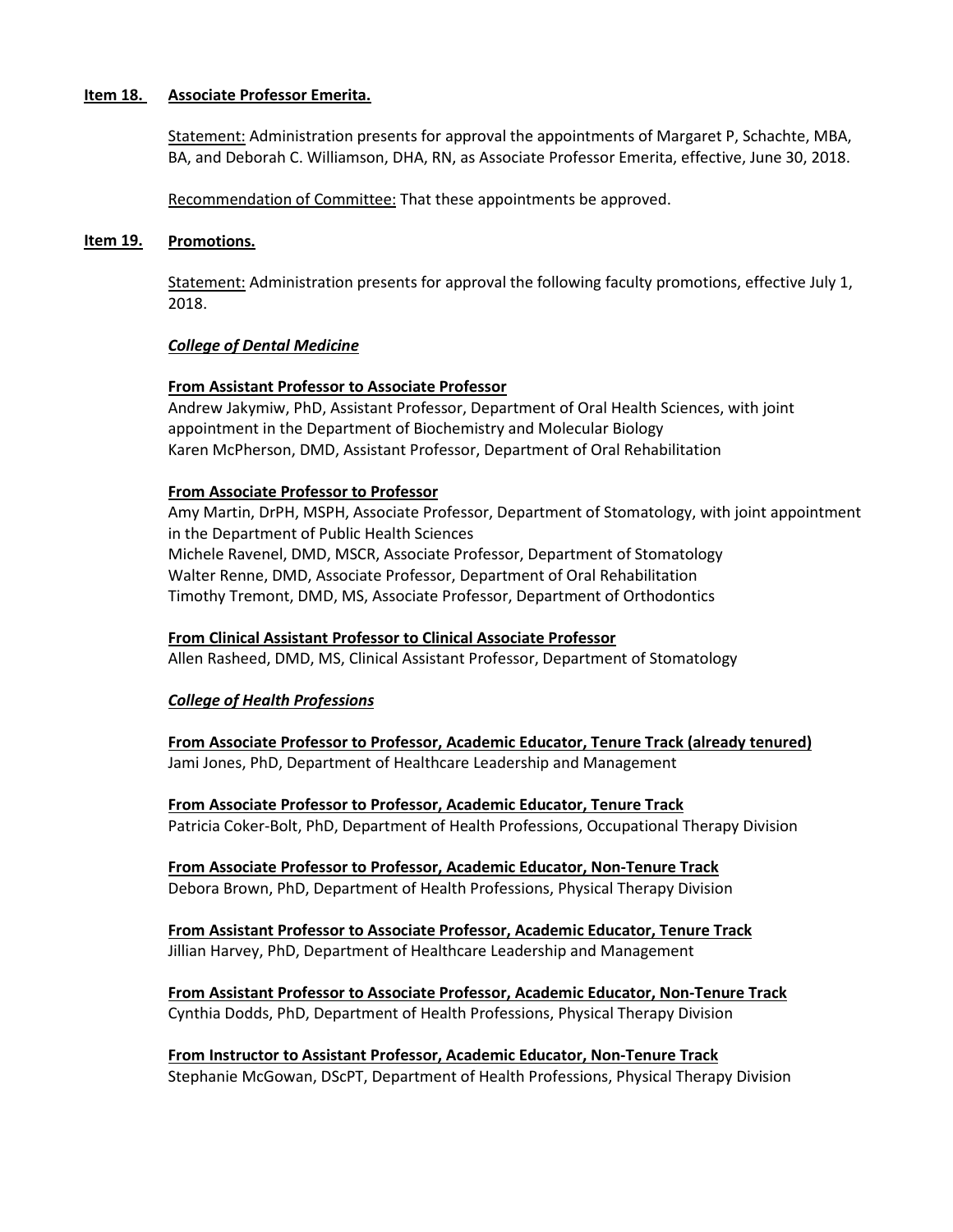### *College of Nursing*

#### **From Assistant Professor to Associate Professor Educator/Clinician track**

Berry S. Anderson, Ph.D., RN, Department of Nursing, College of Nursing Catherine Durham, DNP, APRN, RNP-C, Department of Nursing, College of Nursing Terri Fowler, DNP, APRN, FNP-C, Department of Nursing, College of Nursing Joy Lauerer, DNP, RN, PMHCNS-BC, Department of Nursing, College of Nursing

#### **From Assistant Professor to Associate Professor Educator/Researcher track**

Titiana Davidson, Ph.D., Department of Nursing, College of Nursing Christina Lopez, Ph.D., Department of Nursing, College of Nursing

#### *College of Pharmacy*

#### **From Assistant Professor to Associate Professor**

Jason Haney, Pharm.D., BCPS, BCCCP, Assistant Professor, Department of Clinical Pharmacy and Outcome Sciences

### *College of Medicine*

#### **Associate Professor to Professor, Academic Investigator track (already tenured)**

Michael J. Yost, PhD, Associate Professor, Department of Surgery, Division of General Surgery

#### **From Associate Professor to Professor, Academic Clinician track (without tenure)**

B. Joseph Elmunzer, MD, MSc, Associate Professor, Department of Medicine, Division of Gastroenterology

Jonathan J. Halford, MD, Associate Professor, Department of Neurology; Dual: Department of Psychiatry and Behavioral Sciences

Elizabeth G Hill, PhD, Associate Professor, Department of Public Health Sciences Zhewu J. Wang, MD, Associate Professor, Department of Psychiatry and Behavioral Sciences

#### **From Associate Professor to Professor, Clinician Educator track, (already tenured)**

E. Ramsay Camp, MD, MSCR, Associate Professor, Department of Surgery, Division of Oncologic and Endocrine Surgery

Bruce A. Crookes, MD, Associate Professor, Department of Surgery, Division of General Surgery Chadrick E. Denlinger, MD, Associate Professor, Department of Surgery, Division of Cardiothoracic Surgery

Mark A. Scheurer, MD, Associate Professor, Department of Pediatrics, Division of Pediatric **Cardiology** 

Christian J. Streck, Jr., MD, Associate Professor, Department of Surgery, Division of Pediatric Surgery

#### **From Associate Professor to Professor, Clinician Educator track, (without tenure)**

Varsha M. Bandisode, MD, Associate Professor, Department of Pediatrics, Division of Pediatric **Cardiology** 

L. W. Preston Church, MD, Associate Professor, Department of Medicine, Division of Infectious Diseases

Diann M. Krywko, MD, Associate Professor, Department of Emergency Medicine Mae Millicent Winfrey Peterseim, MD, Associate Professor, Department of Ophthalmology; Dual: Department of Pediatrics, Division of General Pediatrics

Rana C. Pullatt, MD, Associate Professor, Department of Surgery, Division of GI Surgery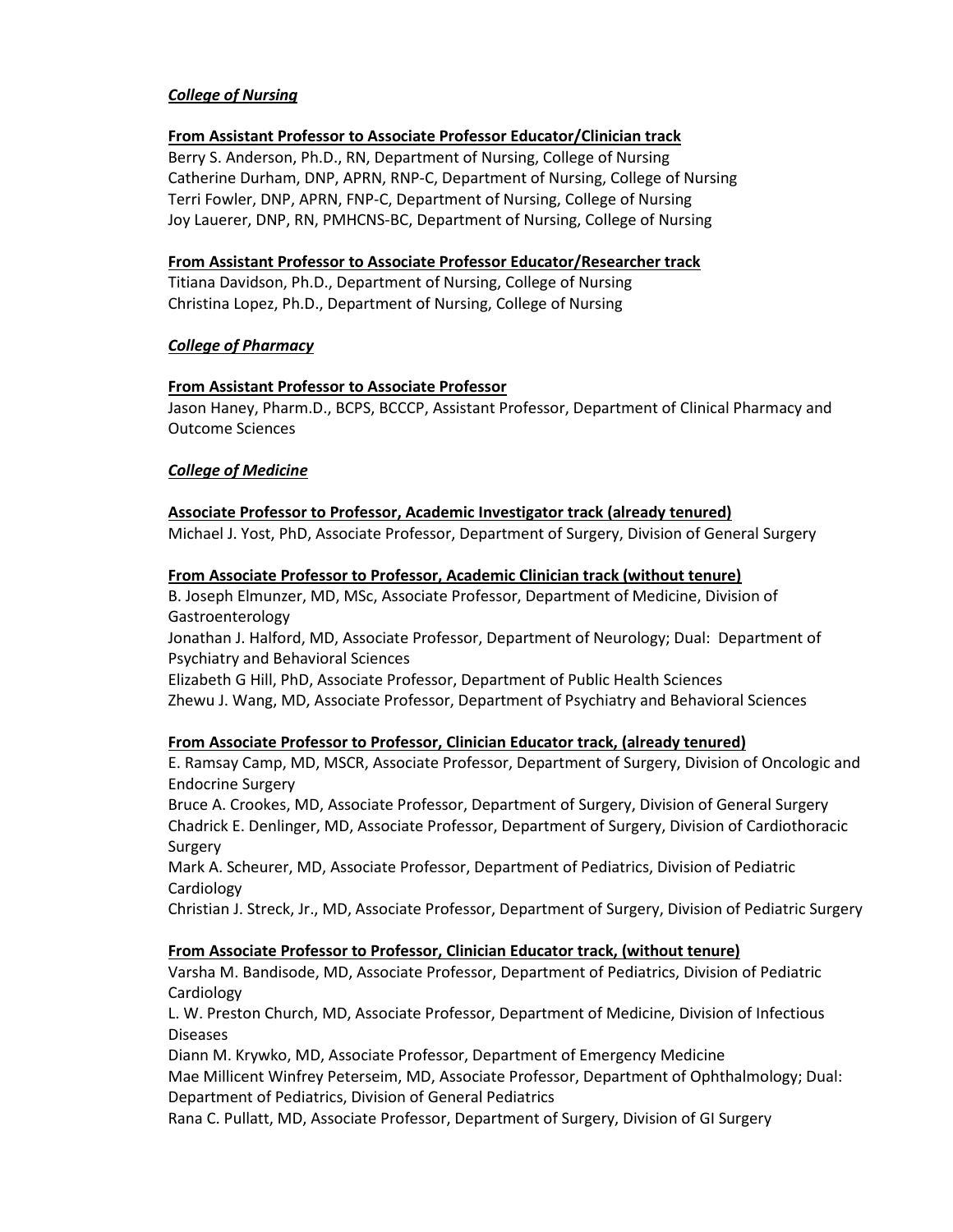J. Antonio Quiros, MD, Associate Professor, Department of Pediatrics, Division of Pediatric Gastroenterology

Daniel H. Steinberg, MD, Associate Professor, Department of Medicine, Division of Cardiology; Dual: Department of Surgery, Division of Cardiothoracic Surgery

Sally A. Webb, MD, Associate Professor, Department of Pediatrics, Division of Pediatric Critical Care

#### **From Clinical Associate Professor to Clinical Professor, Modified Clinical track**

Airody Kesh Hebbar, MBBS, Clinical Associate Professor, Department of Family Medicine Kimberly Gronsman Lee, MD, Clinical Associate Professor, Department of Pediatrics, Division of Neonatology

Ross A. Rames, MD, Clinical Associate Professor, Department of Urology

Cristian M. Thomae, MD, Clinical Associate Professor, Department of Obstetrics and Gynecology, Division of Benign, OB

Peter L. Zwerner, MD, Clinical Associate Professor, Department of Medicine, Division of Cardiology

#### **From Assistant Professor to Associate Professor, Academic Investigator track**

Wei Jiang, MD, Assistant Professor, Department of Microbiology and Immunology; Dual: Department of Medicine, Division of Infectious Disease

#### **From Research Assistant Professor to Research Associate Professor Modified Research track**

Catalin F. Baicu, PhD, Research Assistant Professor, Department of Medicine, Division of Cardiology Hesham M. El-Shewy, PhD, Research Assistant Professor, Department of Medicine, Division of Endocrinology

Jamie Lynn Peters, PhD, Research Assistant Professor, Department of Neuroscience

#### **From Assistant Professor to Associate Professor, Academic Clinician track**

Shahryar M. Chowdhury, MD, MSCR, Assistant Professor, Department of Pediatrics, Division of Pediatric Cardiology

Julianne C. Flanagan, PhD, Assistant Professor, Department of Psychiatry and Behavioral Sciences James J. Prisciandaro, PhD, Assistant Professor, Department of Psychiatry and Behavioral Sciences Lindsay M. Squeglia, PhD, Assistant Professor, Department of Psychiatry and Behavioral Sciences

#### **From Assistant Professor to Associate Professor, Clinician Educator track**

Michael U. Antonucci, MD, Assistant Professor, Department of Radiology and Radiological Science Catherine C. Bradley, PhD, Assistant Professor, Department of Pediatrics, Division of Developmental/Behavioral Pediatrics

David Cachia, MD, Assistant Professor, Department of Neurosurgery

Nicholas J. Connors, MD, Assistant Professor, Department of Emergency Medicine Michael Gabriel Hillegass, III, MD, Assistant Professor, Department of Anesthesia and Perioperative Medicine

Katherine A. Lewis, MD, MSCR, Assistant Professor, Department of Medicine, Division of Endocrinology; Dual: Department of Pediatrics, Division of Pediatric Endocrinology Bradley C. Presley, MD, Assistant Professor, Department of Emergency Medicine George B. Whitener, MD, Assistant Professor, Department of Anesthesia and Perioperative Medicine

#### **From Clinical Assistant Professor to Clinical Associate Professor, Modified Clinical track**

John Robert Conatser, MD, Clinical Assistant Professor, Department of Obstetrics and Gynecology, Division of Benign OB/Gyn

Layne A. Goble, PhD, Clinical Assistant Professor, Department of Anesthesia and Perioperative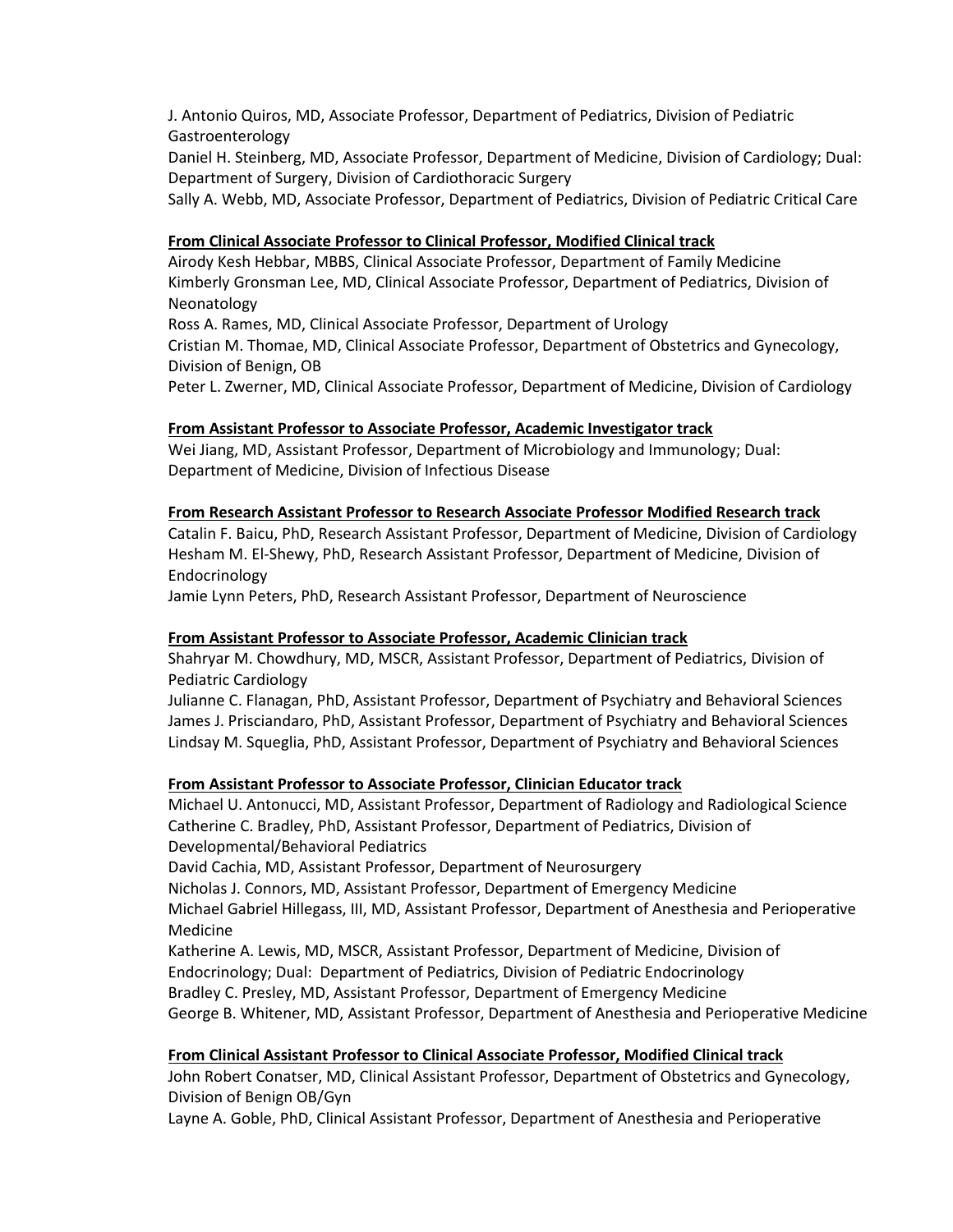Medicine, Dual: Department of Psychiatry and Behavioral Sciences Michelle D. Lally, MD, Clinical Assistant Professor, Dept of Pediatrics, Division of Developmental/Behavioral Pediatrics Luca Paoletti, MD., Clinical Assistant Professor, Department of Medicine, Division of Pulmonary and Critical Care Med Tamas A. Szabo, MD, PhD, Clinical Assistant Professor, Department of Anesthesia and Perioperative Medicine

Recommendation of Committee: That these faculty promotions be approved.

### **Item 20. Post Tenure Review.**

Statement: Administration presents as information the following post-tenure review approvals.

#### *College of Medicine*

Philip Henry Howe, Ph.D., Department of Biochemistry and Molecular Biology Kenneth Michael Cummings, Ph.D., Department of Psychiatry and Behavioral Sciences Terrence A. Day, M.D., Department of Otolaryngology – Head and Neck Surgery Richard R. Drake, M.D., Department of Cell and Molecular Pharmacology Jens H. Jensen, Ph.D., Department of Neuroscience Michael J. Kern, Ph.D., Department of Regenerative Medicine and Cell Biology Ioannis Koutalos, Ph.D., Department of Ophthalmology Antonieta Lavin, Ph.D., Department of Neuroscience Harold D. May, Ph.D., Department of Microbiology and Immunology William P. Moran, M.D, Department of Medicine, Division of General Internal Medicine Eric Randall Powers, M.D., Department of Medicine, Division of Cardiology Susan E. Presnell, M.D., Department of Pathology and Laboratory Medicine Baerbel Rohrer, Ph.D., Department of Ophthalmology Rita M. Ryan, M.D., Department of Pediatrics, Division of Neonatology John Bayne Selby, Jr., M.D., Department of Radiology and Radiological Science Priyattam J. Shiromani, Ph.D., Department of Psychiatry and Behavioral Sciences Robert W. Warren, M.D., M.P.H., Ph.D., Department of Pediatrics, Division of Pediatric Rheumatology

Recommendation of Committee: That these be received as information.

#### **Item 20.1. Academic Charges and Fees for FY19.**

Statement: Administration presents for approval the proposed Academic Charges and Fees for fiscal year 2019.

Recommendation of Committee: That the Academic Charges and Fees be approved.

With no further business, the meeting was adjourned.

Respectfully submitted,

*Robin R. Hanckel*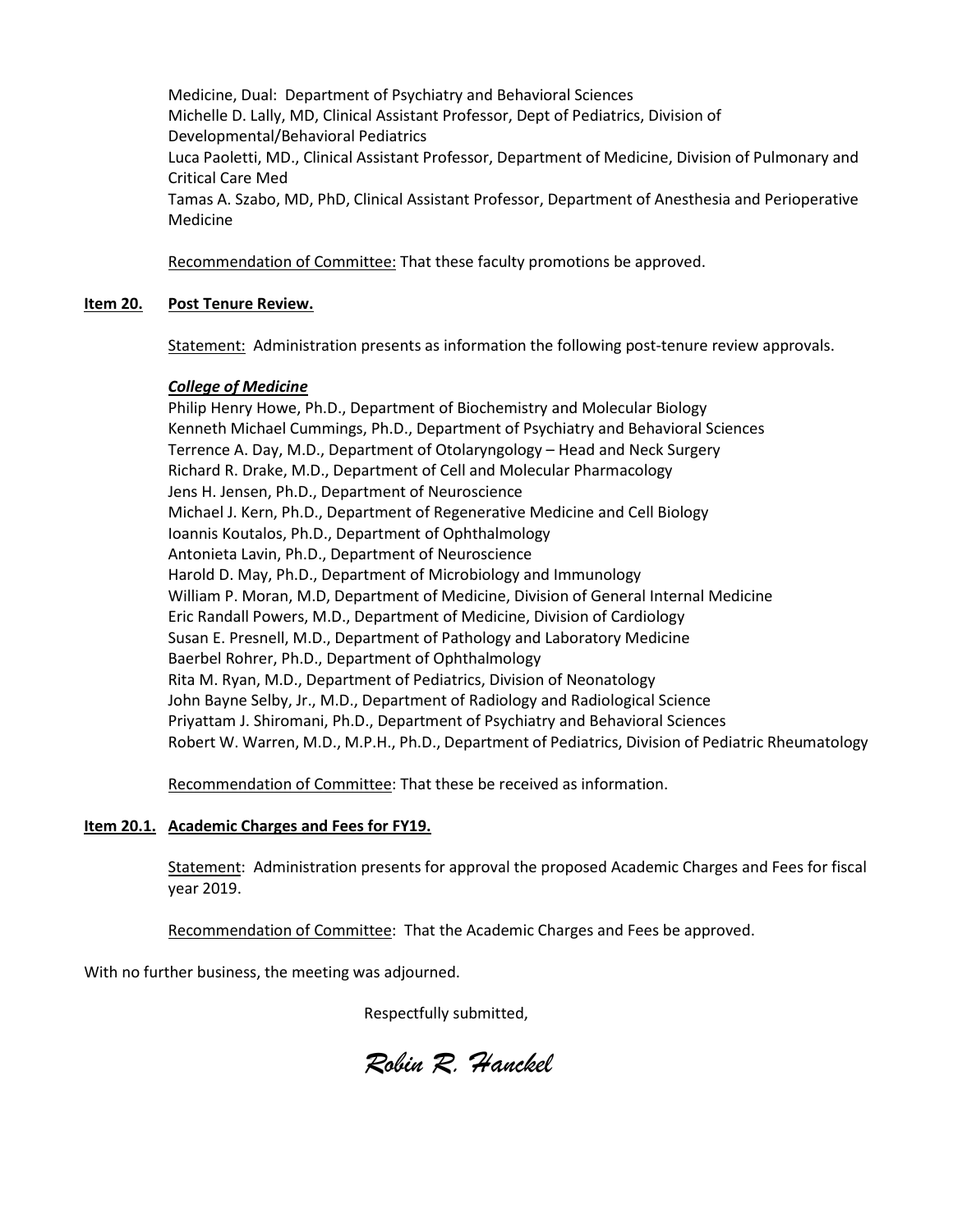# **MUSC FINANCE AND ADMINISTRATION COMMITTEE MINUTES April 12, 2018**

### **Board Members Attending:**

Mr. Charles Schulze, Chair Mr. Jim Battle Mr. William Bingham Dr. Richard Christian Dr. Guy Castles Dr. Paul Davis

Ms. Barbara Johnson-Williams Dr. James Lemon Dr. Murrell Smith Mr. Michael Stavrinakis Mr. Tom Stephenson Dr. Charles Thomas

### **REGULAR AGENDA**

# **Item 21. Financial Status Report of the Medical University of South Carolina.**

Patrick Wamsley reported 135 Days of Operating Cash and a Current Funds (Operating Budget) margin of 2.8% for the February 28, 2018 Interim University Financial Statements. He noted increases in federal and private grants all positively impacting the bottom line. \$45 million of pass-through revenue was received in February which increased revenues and expenditures, but did not affect the bottom line.

Mr. Wamsley also announced that PEBA has recently provided liability and estimated (non-cash) expense numbers for the new GASB 75 "Other Post-Employment Benefits" (OPEB) reporting requirements. Patrick reported that liability and expense numbers would be included in the March interim financials, to be reported at the May meeting, and that they would be similar and slightly lower than the pension figures currently being experienced. He reported a SRENP margin of (1.04%), but noted that without the effects of the pension expenses, the margin would have been +1.81%.

*Recommendation of Committee: Received as information.*

# **Item 22. Financial Status Report of the MUSC Physicians.**

Ms. Gina Ramsey gave her final report as MUSC Physicians CFO as she is retiring at the end of April. Mr. Schulze thanked her for service and congratulated her on her retirement.

Ms. Ramsey reported on the MUSC Physicians' financial performance through February 2018. She reported that Days in A/R are at 42. The operating margin is at 15.3% compared to 12.6% last year. Days Cash on Hand are at 243 and the Debt Service Coverage remains strong at 8.55.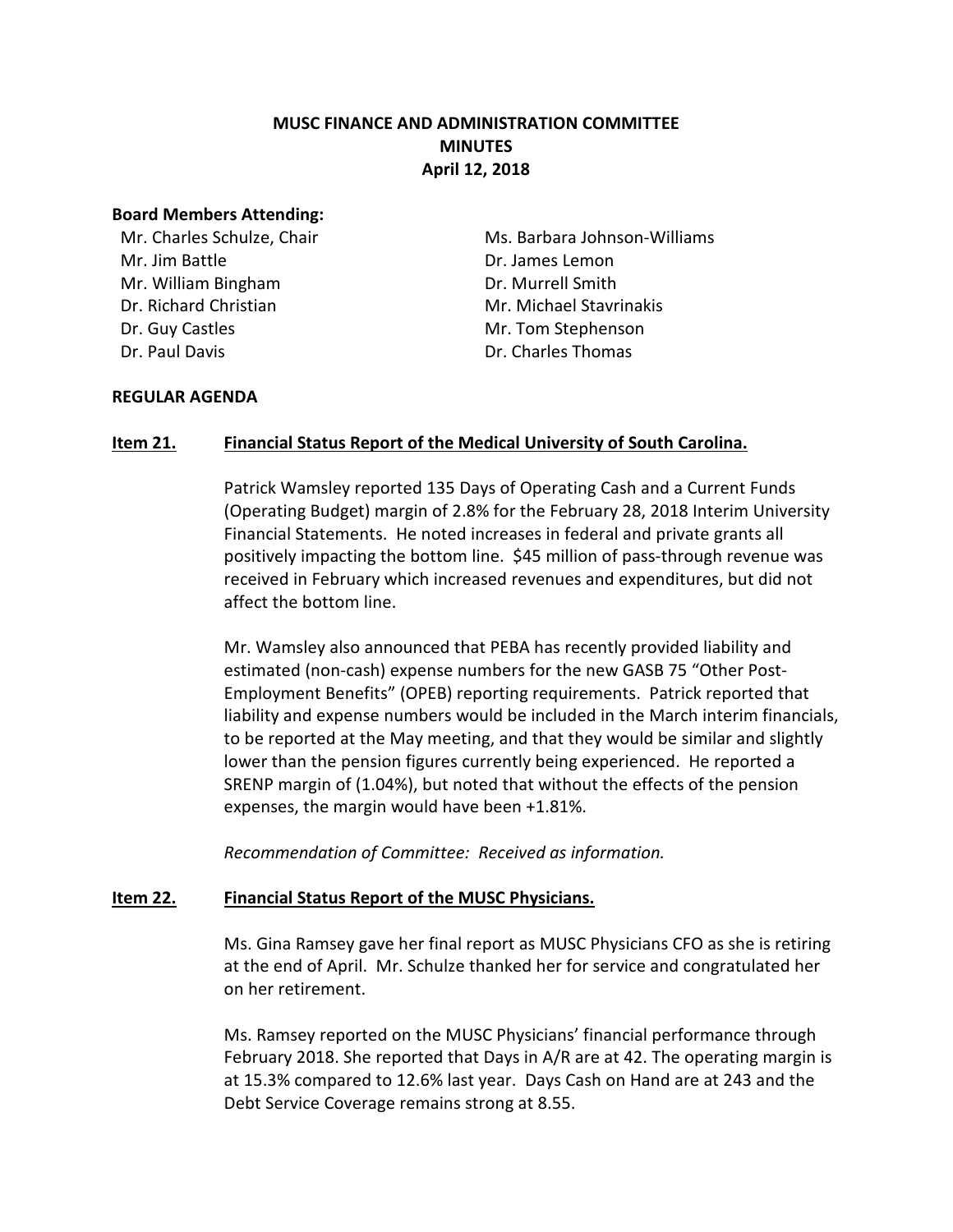*Recommendation of Committee: Received as information.*

### **Item 23. Diversity and Inclusion Update.**

No report.

### **Item 24. Other Business.**

None.

### **CONSENT AGENDA**

# **Item 25. Financial Status Report of the MUSC Foundation for Research Development.**

The MUSC Foundation for Research Development financial report was included in the agenda for information.

*Recommendation of Committee: Received as information.*

With no further business, the meeting was adjourned.

Respectfully submitted,

Jan L. South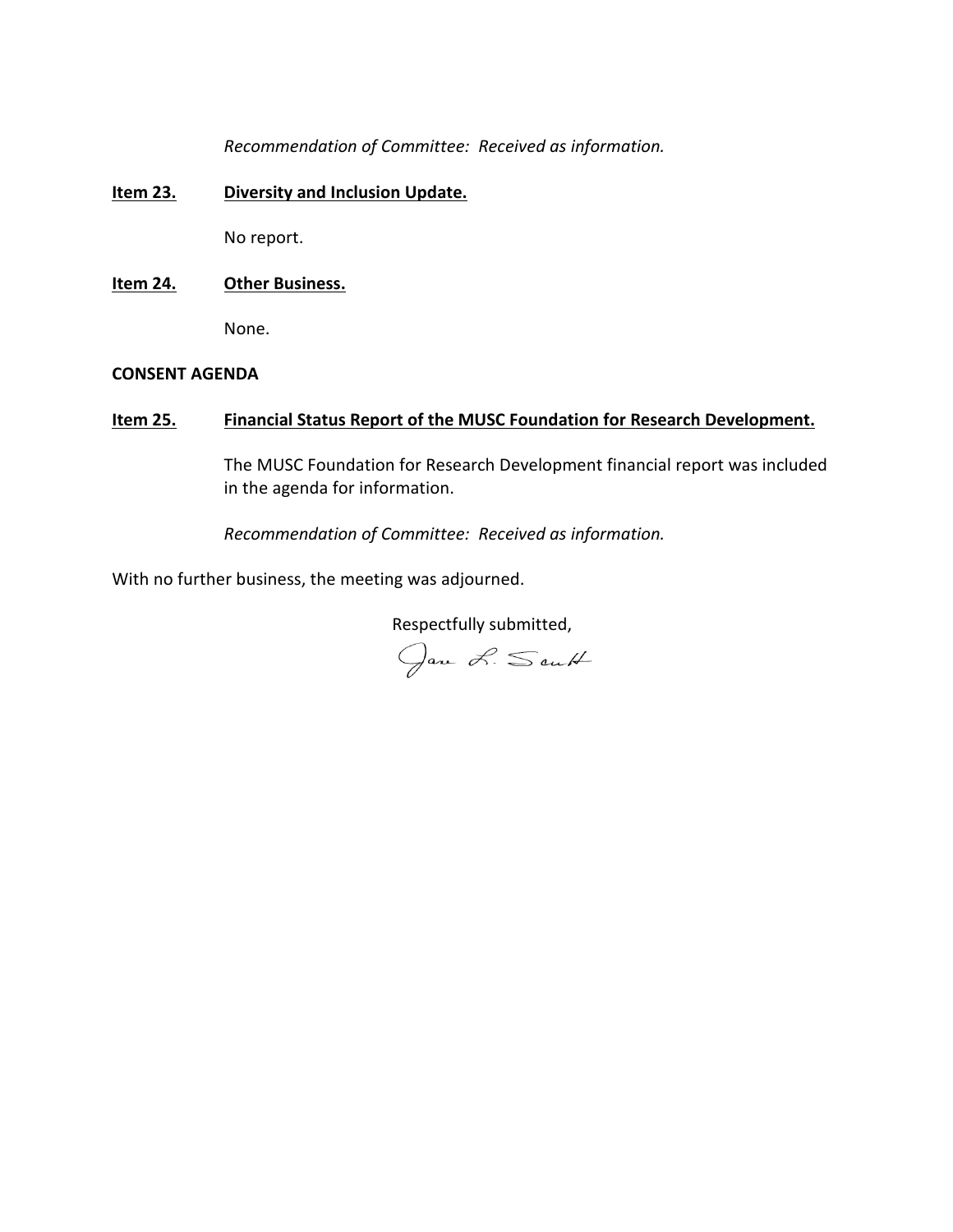# **MUSC Physical Facilities Committee April 12, 2018 Minutes**

### **Board Members Attending:**

Mr. William H. Bingham, Sr., Chair Mr. Bill Baker Mr. Jim Battle Dr. Guy Castles Dr. Richard Christian Dr. Paul Davis

Ms. Barbara Johnson-Williams Dr. James Lemon Mr. Charles Schulze Mr. Michael E. Stavrinakis Mr. Tom Stephenson Dr. Charles Thomas

The meeting was called to order by Mr. Bingham, Committee Chair.

# **REGULAR AGENDA**

# **Item 26. Facilities Procurements/Contracts Proposed.**

Mr. Greg Weigle presented the following facilities procurement/contracts for approval:

- Project to establish a Storm Eye Institute Optical Shop for the sale of prescription glasses and frames within the existing Storm Eye Institute first floor adult waiting room. Total cost of project is \$460,000 with \$330,000 coming from the MUSC Foundation and \$130,000 from MUHA.
- Lease renewal of 46,857 square feet of space to the Department of Veterans Affairs located in the Strom Thurmond Building. The cost per square foot for this agreement is \$33.55 resulting in an annual lease amount of \$1,572,052.35.
- Lease-out amendment for 700 parking spaces used by Roper Hospital at the 21 Courtenay Garage. This amendment allows for spaces to be reduced to a minimum of 150 and maximum of 300 upon the opening of the Shawn Jenkins Children's Hospital. Total amount of lease will range from \$2,265,531 to \$3,432,763.

# *Recommendation of Committee: Recommend approval.*

Mr. Greg Weigle reported that McMillan Pazden Smith was the firm selected for the Hollings Cancer Center 3<sup>rd</sup> Floor renovations project.

*Recommendation of Committee: That this be received as information.*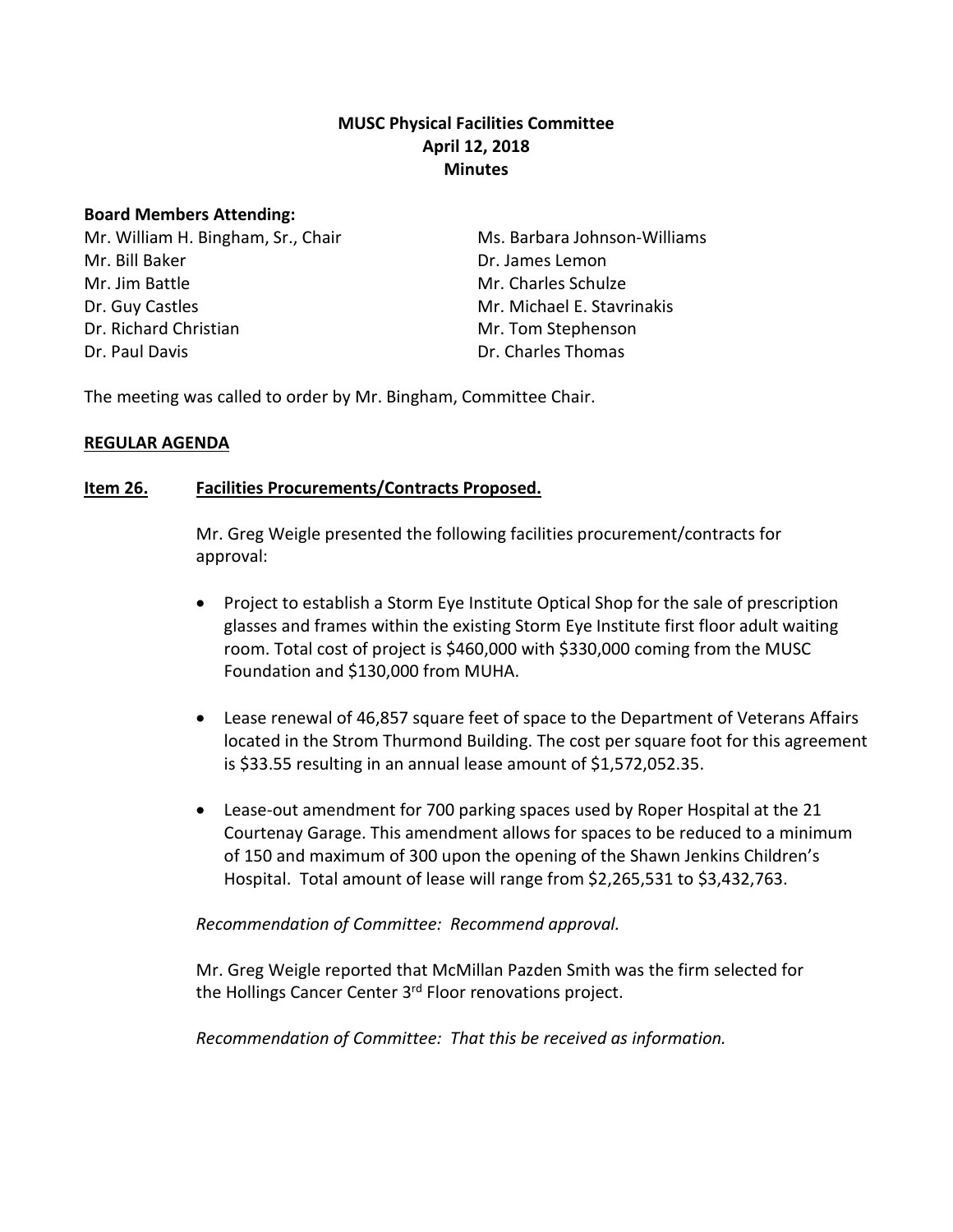### **Item 27. Other Committee Business**

None.

### **CONSENT AGENDA**

# **Item 28. Facilities Contracts Awarded**

The facilities contracts since the last board meeting were presented for information.

*Recommendation of Committee: That this be received as information.*

There being no further business, the committee adjourned.

Respectfully Submitted

Jan L. South<br>Jane L Scutt